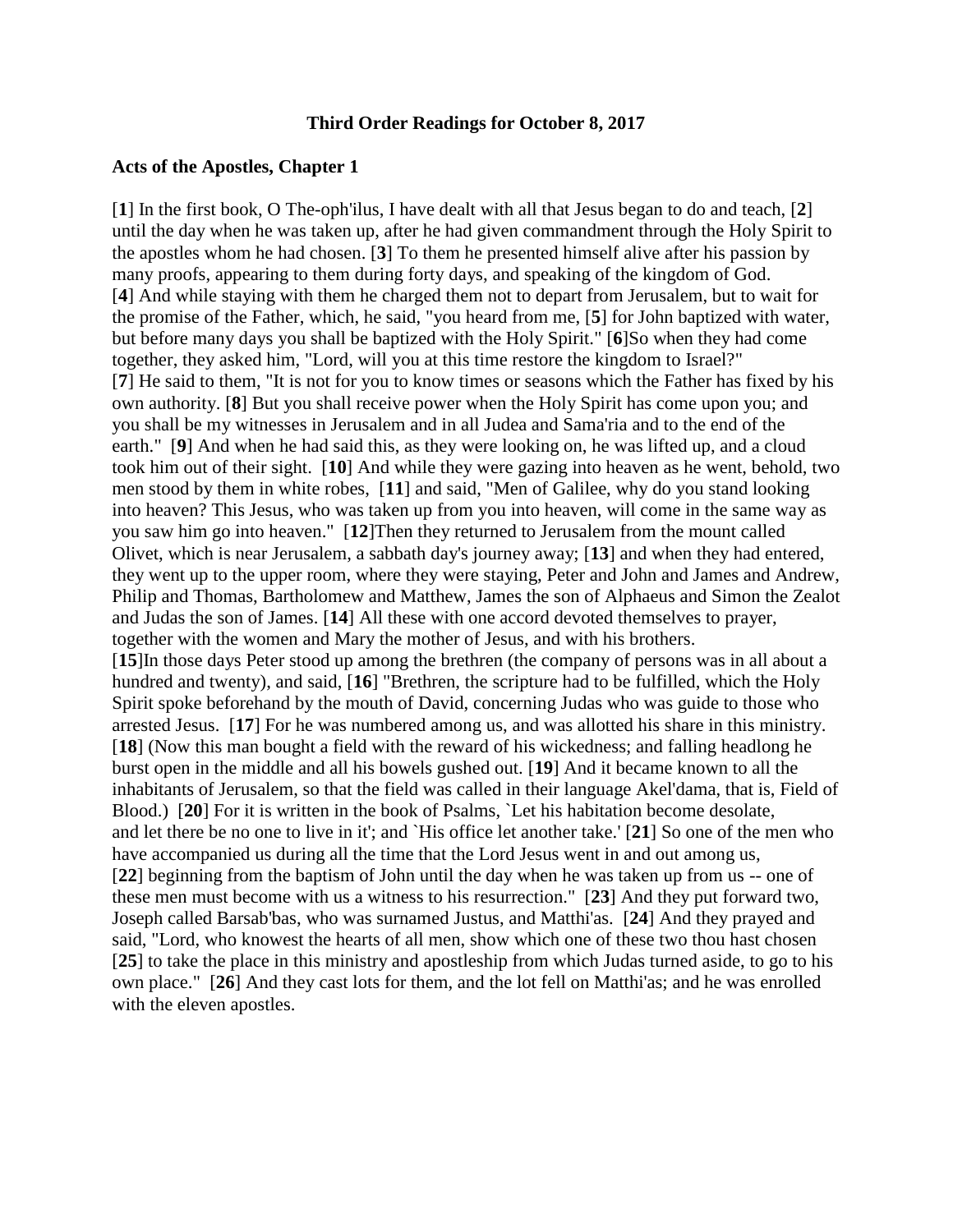# **Acts.2**

[**1**] When the day of Pentecost had come, they were all together in one place. [**2**] And suddenly a sound came from heaven like the rush of a mighty wind, and it filled all the house where they were sitting. [**3**] And there appeared to them tongues as of fire, distributed and resting on each one of them. [**4**] And they were all filled with the Holy Spirit and began to speak in other tongues, as the Spirit gave them utterance. [**5**] Now there were dwelling in Jerusalem Jews, devout men from every nation under heaven. [**6**] And at this sound the multitude came together, and they were bewildered, because each one heard them speaking in his own language. [**7**] And they were amazed and wondered, saying, "Are not all these who are speaking Galileans? [**8**] And how is it that we hear, each of us in his own native language? [**9**] Par'thians and Medes and E'lamites and residents of Mesopota'mia, Judea and Cappado'cia, Pontus and Asia, [**10**] Phryg'ia and Pamphyl'ia, Egypt and the parts of Libya belonging to Cyre'ne, and visitors from Rome, both Jews and proselytes, [**11**] Cretans and Arabians, we hear them telling in our own tongues the mighty works of God." [**12**] And all were amazed and perplexed, saying to one another, "What does this mean?" [**13**] But others mocking said, "They are filled with new wine." [**14**] But Peter, standing with the eleven, lifted up his voice and addressed them, "Men of Judea and all who dwell in Jerusalem, let this be known to you, and give ear to my words. [**15**] For these men are not drunk, as you suppose, since it is only the third hour of the day; [**16**] but this is what was spoken by the prophet Joel: [**17**] `And in the last days it shall be, God declares, that I will pour out my Spirit upon all flesh, and your sons and your daughters shall prophesy, and your young men shall see visions, and your old men shall dream dreams; [**18**] yea, and on my menservants and my maidservants in those days I will pour out my Spirit; and they shall prophesy. [**19**] And I will show wonders in the heaven above and signs on the earth beneath, blood, and fire, and vapor of smoke; [**20**] the sun shall be turned into darkness and the moon into blood, before the day of the Lord comes, the great and manifest day. [**21**] And it shall be that whoever calls on the name of the Lord shall be saved.' [**22**] "Men of Israel, hear these words: Jesus of Nazareth, a man attested to you by God with mighty works and wonders and signs which God did through him in your midst, as you yourselves know -- [**23**] this Jesus, delivered up according to the definite plan and foreknowledge of God, you crucified and killed by the hands of lawless men. [**24**] But God raised him up, having loosed the pangs of death, because it was not possible for him to be held by it. [**25**] For David says concerning him, `I saw the Lord always before me, for he is at my right hand that I may not be shaken; [**26**] therefore my heart was glad, and my tongue rejoiced; moreover my flesh will dwell in hope. [**27**] For thou wilt not abandon my soul to Hades, nor let thy Holy One see corruption. [**28**] Thou hast made known to me the ways of life; thou wilt make me full of gladness with thy presence.' [**29**] "Brethren, I may say to you confidently of the patriarch David that he both died and was buried, and his tomb is with us to this day. [**30**] Being therefore a prophet, and knowing that God had sworn with an oath to him that he would set one of his descendants upon his throne, [**31**] he foresaw and spoke of the resurrection of the Christ, that he was not abandoned to Hades, nor did his flesh see corruption. [**32**] This Jesus God raised up, and of that we all are witnesses. [**33**] Being therefore exalted at the right hand of God, and having received from the Father the promise of the Holy Spirit, he has poured out this which you see and hear. [**34**] For David did not ascend into the heavens; but he himself says, `The Lord said to my Lord, Sit at my right hand, [**35**] till I make thy enemies a stool for thy feet.' [**36**] Let all the house of Israel therefore know assuredly that God has made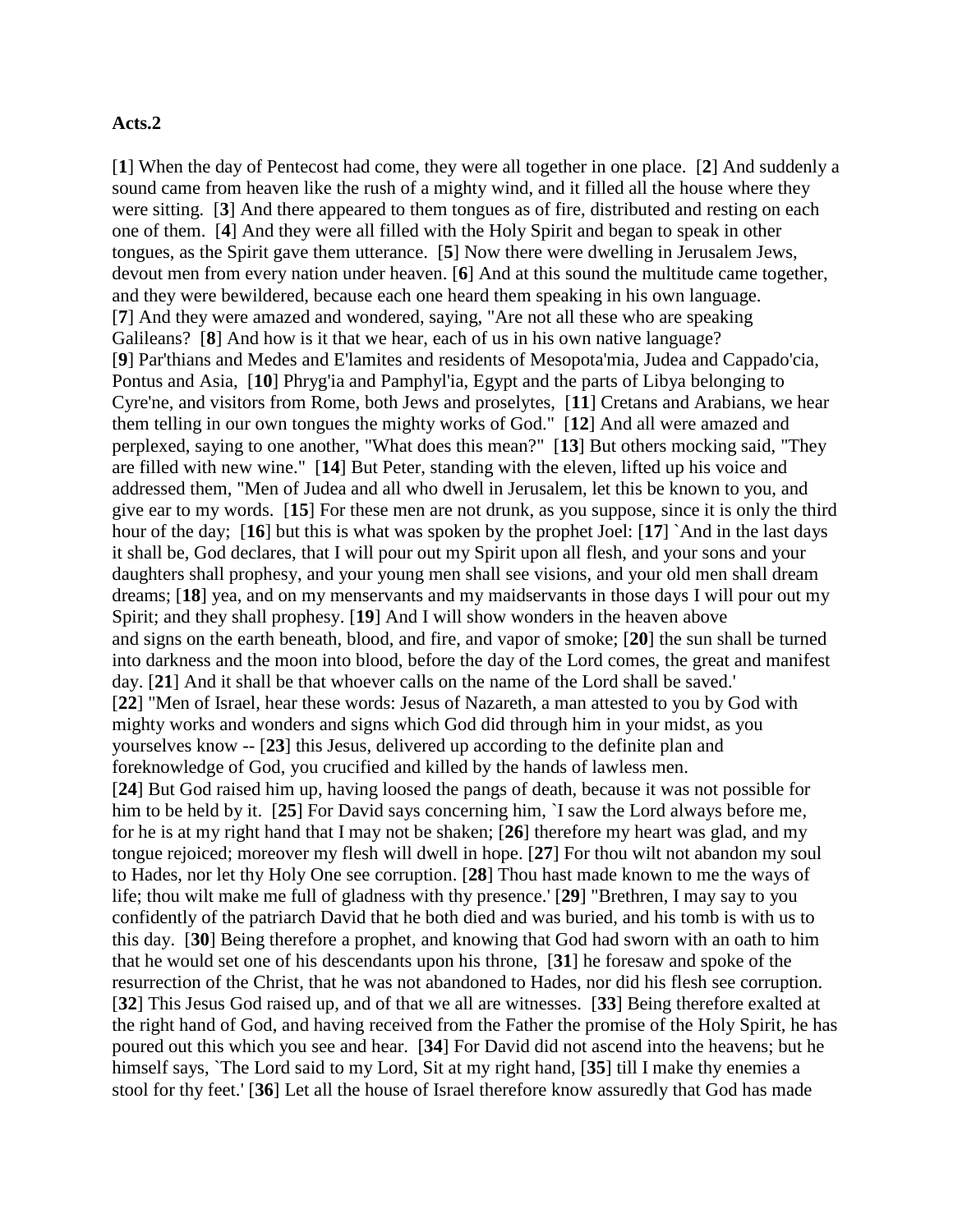him both Lord and Christ, this Jesus whom you crucified." [**37**] Now when they heard this they were cut to the heart, and said to Peter and the rest of the apostles, "Brethren, what shall we do?" [**38**] And Peter said to them, "Repent, and be baptized every one of you in the name of Jesus Christ for the forgiveness of your sins; and you shall receive the gift of the Holy Spirit. [**39**] For the promise is to you and to your children and to all that are far off, every one whom the Lord our God calls to him." [**40**] And he testified with many other words and exhorted them, saying, "Save yourselves from this crooked generation." [**41**] So those who received his word were baptized, and there were added that day about three thousand souls. [**42**] And they devoted themselves to the apostles' teaching and fellowship, to the breaking of bread and the prayers. [**43**] And fear came upon every soul; and many wonders and signs were done through the apostles. [**44**] And all who believed were together and had all things in common; [45] and they sold their possessions and goods and distributed them to all, as any had need. [**46**] And day by day, attending the temple together and breaking bread in their homes, they partook of food with glad and generous hearts, [**47**] praising God and having favor with all the people. And the Lord added to their number day by day those who were being saved.

#### **Acts.3**

[**1**] Now Peter and John were going up to the temple at the hour of prayer, the ninth hour. [**2**] And a man lame from birth was being carried, whom they laid daily at that gate of the temple which is called Beautiful to ask alms of those who entered the temple. [**3**] Seeing Peter and John about to go into the temple, he asked for alms. [**4**] And Peter directed his gaze at him, with John, and said, "Look at us." [**5**] And he fixed his attention upon them, expecting to receive something from them. [**6**] But Peter said, "I have no silver and gold, but I give you what I have; in the name of Jesus Christ of Nazareth, walk." [**7**] And he took him by the right hand and raised him up; and immediately his feet and ankles were made strong. [**8**] And leaping up he stood and walked and entered the temple with them, walking and leaping and praising God. [**9**] And all the people saw him walking and praising God, [**10**] and recognized him as the one who sat for alms at the Beautiful Gate of the temple; and they were filled with wonder and amazement at what had happened to him. [**11**] While he clung to Peter and John, all the people ran together to them in the portico called Solomon's, astounded. [**12**] And when Peter saw it he addressed the people, "Men of Israel, why do you wonder at this, or why do you stare at us, as though by our own power or piety we had made him walk? [**13**] The God of Abraham and of Isaac and of Jacob, the God of our fathers, glorified his servant Jesus, whom you delivered up and denied in the presence of Pilate, when he had decided to release him. [**14**] But you denied the Holy and Righteous One, and asked for a murderer to be granted to you, [**15**] and killed the Author of life, whom God raised from the dead. To this we are witnesses. [**16**] And his name, by faith in his name, has made this man strong whom you see and know; and the faith which is through Jesus has given the man this perfect health in the presence of you all. [**17**] "And now, brethren, I know that you acted in ignorance, as did also your rulers. [**18**] But what God foretold by the mouth of all the prophets, that his Christ should suffer, he thus fulfilled. [**19**] Repent therefore, and turn again, that your sins may be blotted out, that times of refreshing may come from the presence of the Lord, [**20**] and that he may send the Christ appointed for you, Jesus, [**21**] whom heaven must receive until the time for establishing all that God spoke by the mouth of his holy prophets from of old. [**22**] Moses said, `The Lord God will raise up for you a prophet from your brethren as he raised me up. You shall listen to him in whatever he tells you.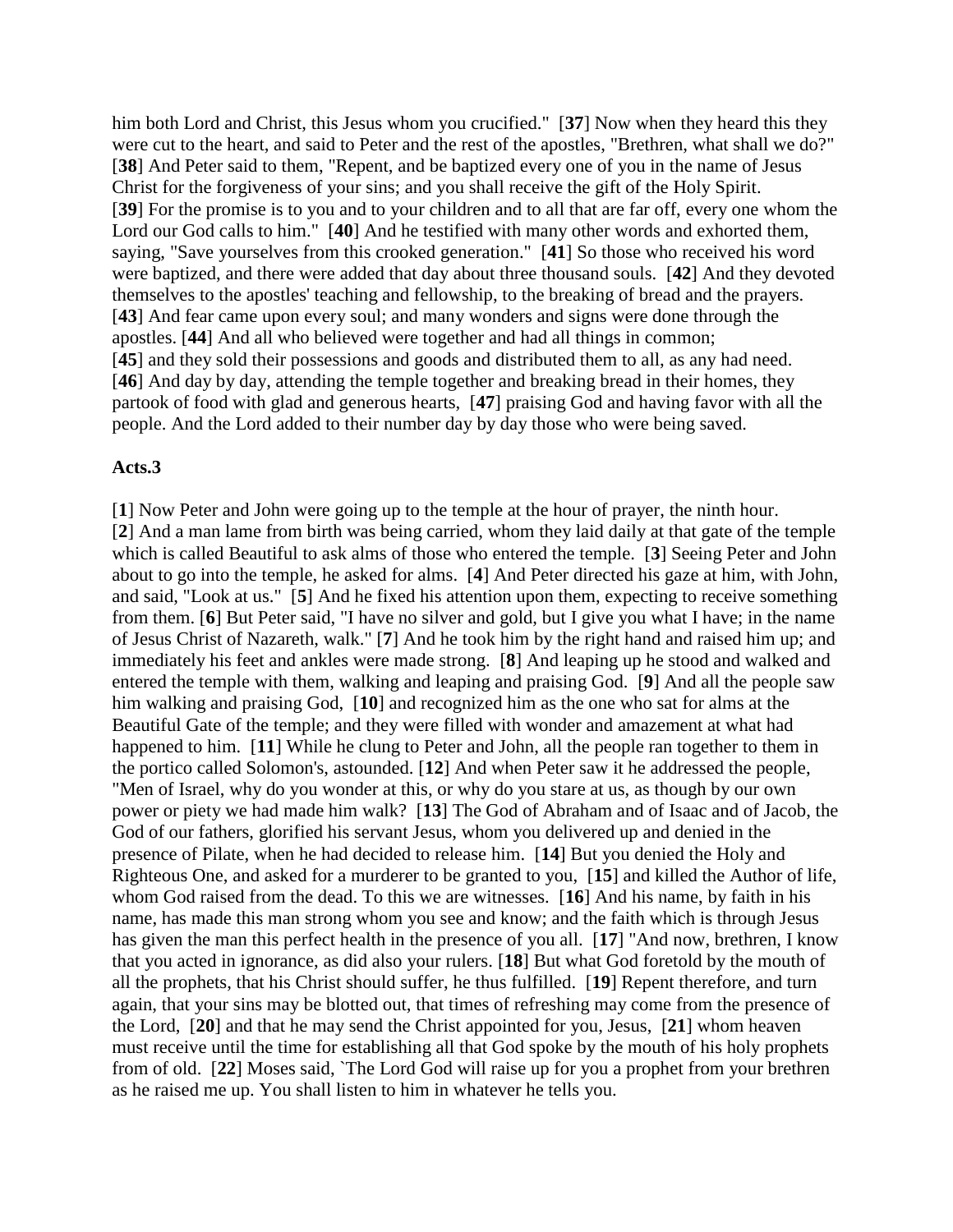[**23**] And it shall be that every soul that does not listen to that prophet shall be destroyed from the people.' [**24**] And all the prophets who have spoken, from Samuel and those who came afterwards, also proclaimed these days. [**25**] You are the sons of the prophets and of the covenant which God gave to your fathers, saying to Abraham, `And in your posterity shall all the families of the earth be blessed.' [**26**] God, having raised up his servant, sent him to you first, to bless you in turning every one of you from your wickedness."

# **Acts.4**

[**1**] And as they were speaking to the people, the priests and the captain of the temple and the Sad'ducees came upon them, [**2**] annoyed because they were teaching the people and proclaiming in Jesus the resurrection from the dead. [**3**] And they arrested them and put them in custody until the morrow, for it was already evening. [**4**] But many of those who heard the word believed; and the number of the men came to about five thousand. [**5**] On the morrow their rulers and elders and scribes were gathered together in Jerusalem, [**6**] with Annas the high priest and Ca'iaphas and John and Alexander, and all who were of the high-priestly family. [**7**] And when they had set them in the midst, they inquired, "By what power or by what name did you do this?" [**8**] Then Peter, filled with the Holy Spirit, said to them, "Rulers of the people and elders, [**9**] if we are being examined today concerning a good deed done to a cripple, by what means this man has been healed, [**10**] be it known to you all, and to all the people of Israel, that by the name of Jesus Christ of Nazareth, whom you crucified, whom God raised from the dead, by him this man is standing before you well. [**11**] This is the stone which was rejected by you builders, but which has become the head of the corner. [**12**] And there is salvation in no one else, for there is no other name under heaven given among men by which we must be saved." [**13**] Now when they saw the boldness of Peter and John, and perceived that they were uneducated, common men, they wondered; and they recognized that they had been with Jesus. [**14**] But seeing the man that had been healed standing beside them, they had nothing to say in opposition. [**15**] But when they had commanded them to go aside out of the council, they conferred with one another, [**16**] saying, "What shall we do with these men? For that a notable sign has been performed through them is manifest to all the inhabitants of Jerusalem, and we cannot deny it. [**17**] But in order that it may spread no further among the people, let us warn them to speak no more to any one in this name." [**18**] So they called them and charged them not to speak or teach at all in the name of Jesus. [**19**] But Peter and John answered them, "Whether it is right in the sight of God to listen to you rather than to God, you must judge; [**20**] for we cannot but speak of what we have seen and heard." [**21**] And when they had further threatened them, they let them go, finding no way to punish them, because of the people; for all men praised God for what had happened. [**22**] For the man on whom this sign of healing was performed was more than forty years old. [**23**] When they were released they went to their friends and reported what the chief priests and the elders had said to them. [**24**] And when they heard it, they lifted their voices together to God and said, "Sovereign Lord, who didst make the heaven and the earth and the sea and everything in them, [**25**] who by the mouth of our father David, thy servant, didst say by the Holy Spirit, `Why did the Gentiles rage, and the peoples imagine vain things? [**26**] The kings of the earth set themselves in array, and the rulers were gathered together, against the Lord and against his Anointed' -- [**27**] for truly in this city there were gathered together against thy holy servant Jesus, whom thou didst anoint, both Herod and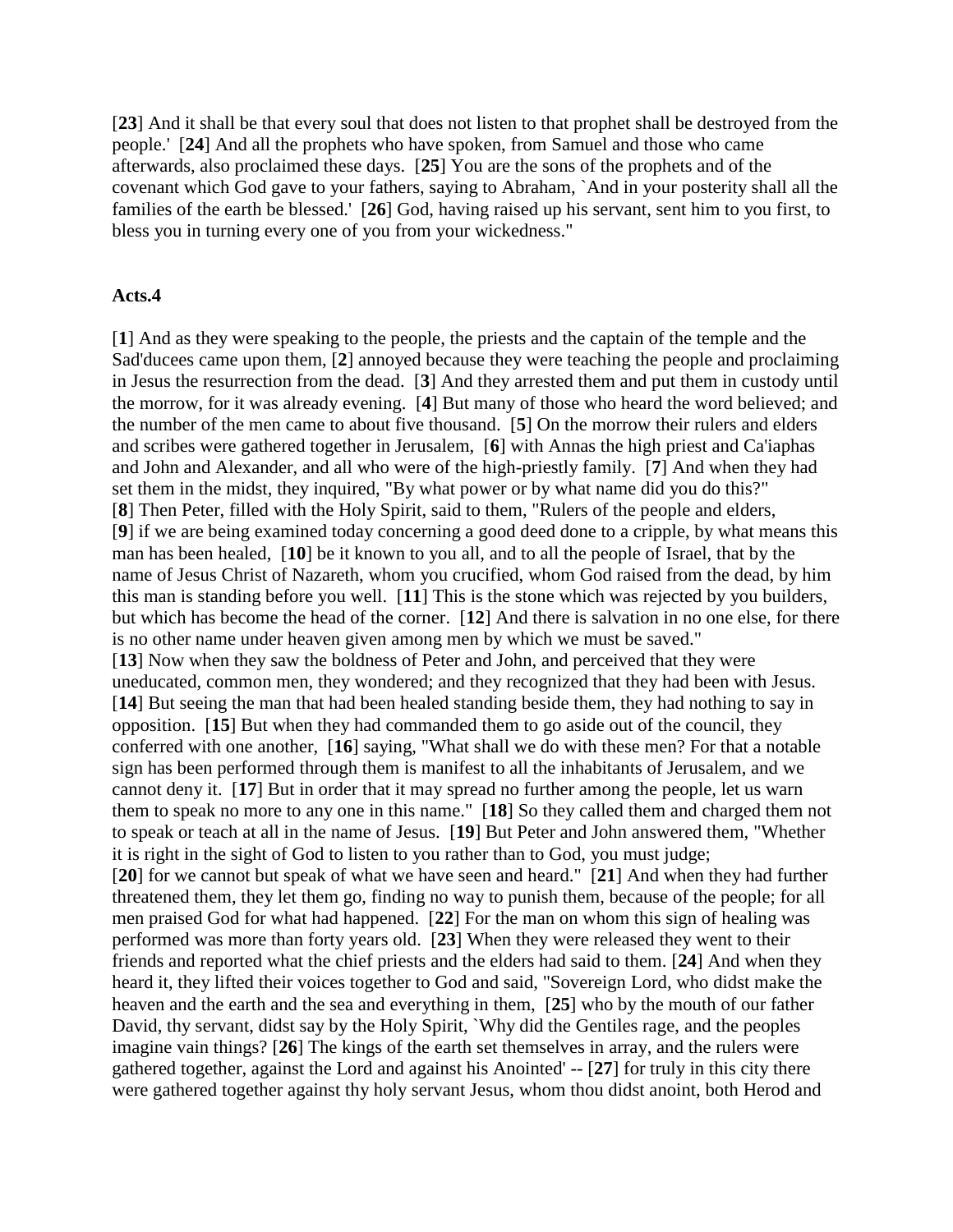Pontius Pilate, with the Gentiles and the peoples of Israel, [**28**] to do whatever thy hand and thy plan had predestined to take place. [**29**] And now, Lord, look upon their threats, and grant to thy servants to speak thy word with all boldness, [**30**] while thou stretchest out thy hand to heal, and signs and wonders are performed through the name of thy holy servant Jesus." [**31**] And when they had prayed, the place in which they were gathered together was shaken; and they were all filled with the Holy Spirit and spoke the word of God with boldness. [**32**] Now the company of those who believed were of one heart and soul, and no one said that any of the things which he possessed was his own, but they had everything in common. [33] And with great power the apostles gave their testimony to the resurrection of the Lord Jesus, and great grace was upon them all. [**34**] There was not a needy person among them, for as many as were possessors of lands or houses sold them, and brought the proceeds of what was sold [35] and laid it at the apostles' feet; and distribution was made to each as any had need. [**36**] Thus Joseph who was surnamed by the apostles Barnabas (which means, Son of encouragement), a Levite, a native of Cyprus, [**37**] sold a field which belonged to him, and brought the money and laid it at the apostles' feet.

#### **The Confessions**

#### **Book VIII, in full**

1. O My [God,](http://www.newadvent.org/cathen/06608a.htm) let me with gratitude remember and confess unto You Your mercies bestowed upon me. Let my bones be steeped in Your [love,](http://www.newadvent.org/cathen/09397a.htm) and let them say, Who is like You, O Lord? You have loosed my bonds, I will offer unto You the [sacrifice](http://www.newadvent.org/cathen/13309a.htm) of thanksgiving. And how You have loosed them I will declare; and all who worship You when they hear these things shall say: Blessed be the Lord in heaven and earth, great and wonderful is His name. Your words had stuck fast into my breast, and I was hedged round about by You on every side. Of Your [eternal](http://www.newadvent.org/cathen/05551b.htm) life I was now certain, although I had seen it through a glass darkly. Yet I no longer [doubted](http://www.newadvent.org/cathen/05141a.htm) that there was an incorruptible substance, from which was derived all other substance; nor did I now desire to be more certain of You, but more steadfast in You. As for my temporal life, all things were uncertain, and my heart had to be purged from the old leaven. The Way, the Savior Himself, was pleasant unto me, but as yet I disliked to pass through its straightness. And Thou put into my [mind,](http://www.newadvent.org/cathen/10321a.htm) and it seemed [good](http://www.newadvent.org/cathen/06636b.htm) in my eyes, to go unto Simplicianus, who appeared to me a faithful servant of Yours, and Your [grace](http://www.newadvent.org/cathen/06689a.htm) shone in him. I had also heard that from his very youth he had lived most devoted to You. Now he had grown into years, and by reason of so great age, passed in such [zealous](http://www.newadvent.org/cathen/15753a.htm) following of Your ways, he appeared to me likely to have gained much experience; and so in [truth](http://www.newadvent.org/cathen/15073a.htm) he had. Out of which experience I desired him to tell me (setting before him my griefs) which would be the most fitting way for one afflicted as I was to walk in Your way.

2. For the [Church](http://www.newadvent.org/cathen/03744a.htm) I saw to be full, and one went this way, and another that. But it was displeasing to me that I led a secular life; yea, now that my [passions](http://www.newadvent.org/cathen/11534a.htm) had ceased to excite me as of old with hopes of [honor](http://www.newadvent.org/cathen/07462a.htm) and [wealth,](http://www.newadvent.org/cathen/15571a.htm) a very grievous burden it was to undergo so great a servitude. For, compared with Your sweetness, and the beauty of Your house, which I loved, those things delighted me no longer. But still very tenaciously was I held by the [love](http://www.newadvent.org/cathen/09397a.htm) of [women;](http://www.newadvent.org/cathen/15687b.htm) nor did the apostle forbid me to marry, although he exhorted me to something better, especially wishing that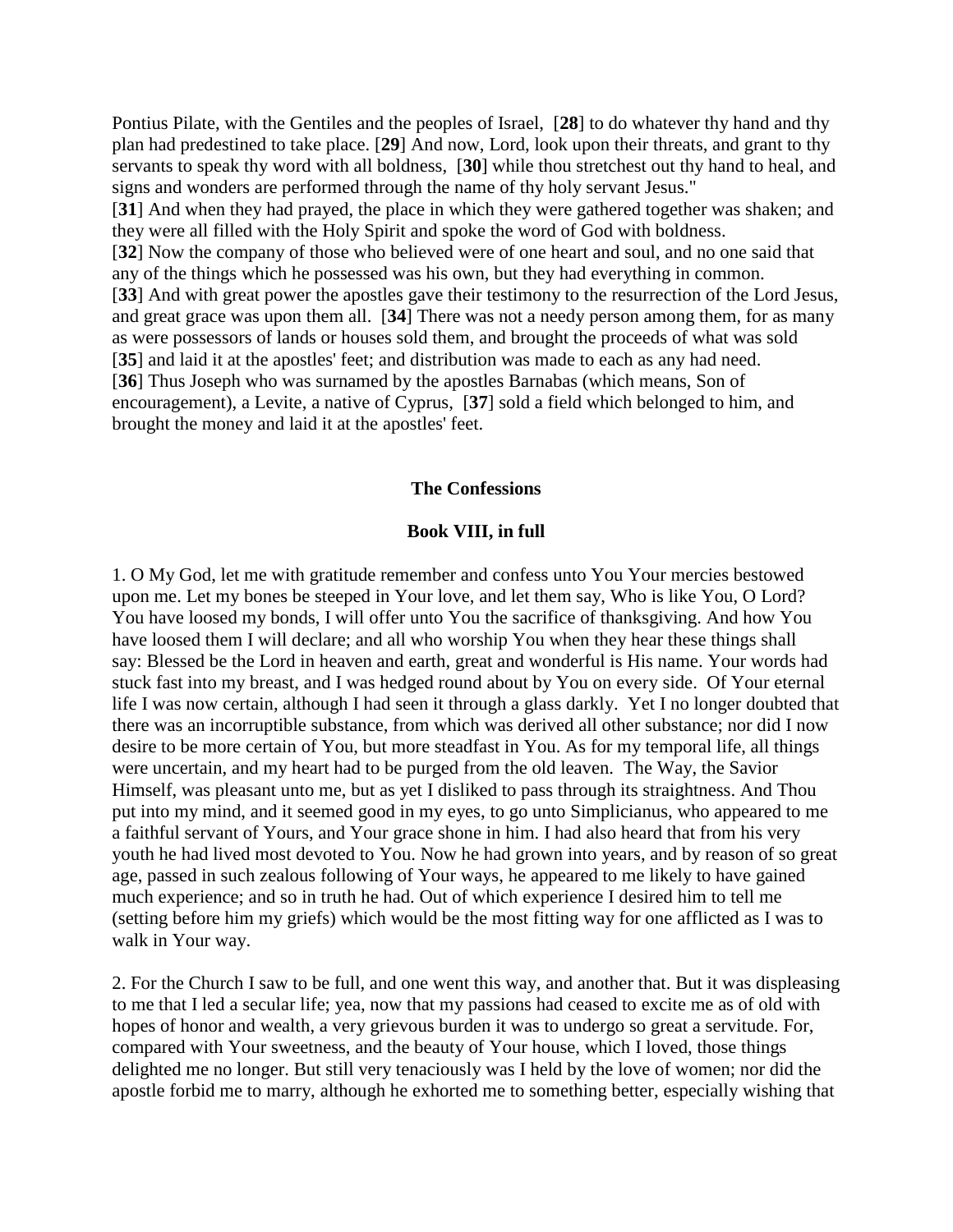all [men](http://www.newadvent.org/cathen/09580c.htm) were as he himself was. But I, being weak, made choice of the more agreeable place, and because of this alone was tossed up and down in all beside, faint and languishing with withering cares, because in other matters I was compelled, though unwilling, to agree to a married life, to which I was given up and enthralled. I had heard from the mouth of [truth](http://www.newadvent.org/cathen/15073a.htm) that there be eunuchs, which have made themselves eunuchs for the [kingdom of heaven's](http://www.newadvent.org/cathen/08646a.htm) sake; but, says He, he that is able to receive it, let him receive it. Vain, assuredly, are all [men](http://www.newadvent.org/cathen/09580c.htm) in whom the [knowledge](http://www.newadvent.org/cathen/08673a.htm) of God is not, and who could not, out of the [good](http://www.newadvent.org/cathen/06636b.htm) things which are seen, find out Him who is [good.](http://www.newadvent.org/cathen/06636b.htm) But I was no longer in that vanity; I had surmounted it, and by the united testimony of Your whole creation had found You, our Creator, and Your Word, God with You, and together with You and the [Holy Ghost](http://www.newadvent.org/cathen/07409a.htm) one [God,](http://www.newadvent.org/cathen/06608a.htm) by whom You created all things. There is yet another kind of impious men, who when they [knew](http://www.newadvent.org/cathen/08673a.htm) [God,](http://www.newadvent.org/cathen/06608a.htm) they [glorified](http://www.newadvent.org/cathen/06585a.htm) Him not as [God,](http://www.newadvent.org/cathen/06608a.htm) neither were thankful. Into this also had I fallen; but Your right hand held me up, and bore me away, and You placed me where I might recover. For You have said unto man, Behold, the [fear](http://www.newadvent.org/cathen/06021a.htm) of the Lord, that is wisdom; and desire not to seem wise, because, Professing themselves to be wise, they became fools. But I had now found the goodly pearl, which, selling all that I had, I ought to have bought; and I hesitated.

3. To Simplicianus then I went—the father of Ambrose (at that time a [bishop\)](http://www.newadvent.org/cathen/02581b.htm) in receiving Your [grace,](http://www.newadvent.org/cathen/06689a.htm) and whom he [truly](http://www.newadvent.org/cathen/15073a.htm) loved as a father. To him I narrated the windings of my [error.](http://www.newadvent.org/cathen/05525a.htm) But when I mentioned to him that I had read certain books of the Platonists, which Victorinus, sometime Professor of Rhetoric at [Rome](http://www.newadvent.org/cathen/13164a.htm) (who died a [Christian,](http://www.newadvent.org/cathen/03712a.htm) as I had been told), had translated into Latin, he congratulated me that I had not fallen upon the writings of other [philosophers,](http://www.newadvent.org/cathen/12025c.htm) which were full of fallacies and deceit, after the rudiments of the world, whereas they, in many ways, led to the belief in God and His word. Then, to exhort me to the humility of [Christ,](http://www.newadvent.org/cathen/08374c.htm) hidden from the wise, and revealed to little ones, he spoke of Victorinus himself, whom, while he was at [Rome,](http://www.newadvent.org/cathen/13164a.htm) he had [known](http://www.newadvent.org/cathen/08673a.htm) very intimately; and of him he related that about which I will not be silent. For it contains great praise of Your [grace,](http://www.newadvent.org/cathen/06689a.htm) which ought to be confessed unto You, how that most learned old man, highly skilled in all the liberal sciences, who had read, criticized, and explained so many works of the [philosophers;](http://www.newadvent.org/cathen/12025c.htm) the teacher of so many noble senators; who also, as a mark of his excellent discharge of his duties, had (which men of this world esteem a great honor) both merited and obtained a [statue](http://www.newadvent.org/cathen/13641b.htm) in the Roman Forum, he—even to that age a worshipper of [idols,](http://www.newadvent.org/cathen/07636a.htm) and a participator in the [sacrilegious](http://www.newadvent.org/cathen/13321a.htm) [rites](http://www.newadvent.org/cathen/13064b.htm) to which almost all the nobility of Rome were wedded, and had inspired the people with the [love](http://www.newadvent.org/cathen/09397a.htm) of

The dog Anubis, and a medley crew Of monster gods [who] 'gainst Neptune stand in arms, 'Gainst Venus and Minerva, steel-clad Mars,

whom Rome once conquered, now worshipped, all which old Victorinus had with thundering eloquence defended so many years—he now blushed not to be the child of Your Christ, and an infant at Your fountain, submitting his neck to the yoke of humility, and subduing his forehead to the reproach of the Cross.

4. O Lord, Lord, who has bowed the heavens and come down, touched the mountains and they did smoke, by what means did You convey Yourself into that bosom? He used to read, as Simplicianus said, the [Holy Scripture,](http://www.newadvent.org/bible/index.html) most studiously sought after and searched into all the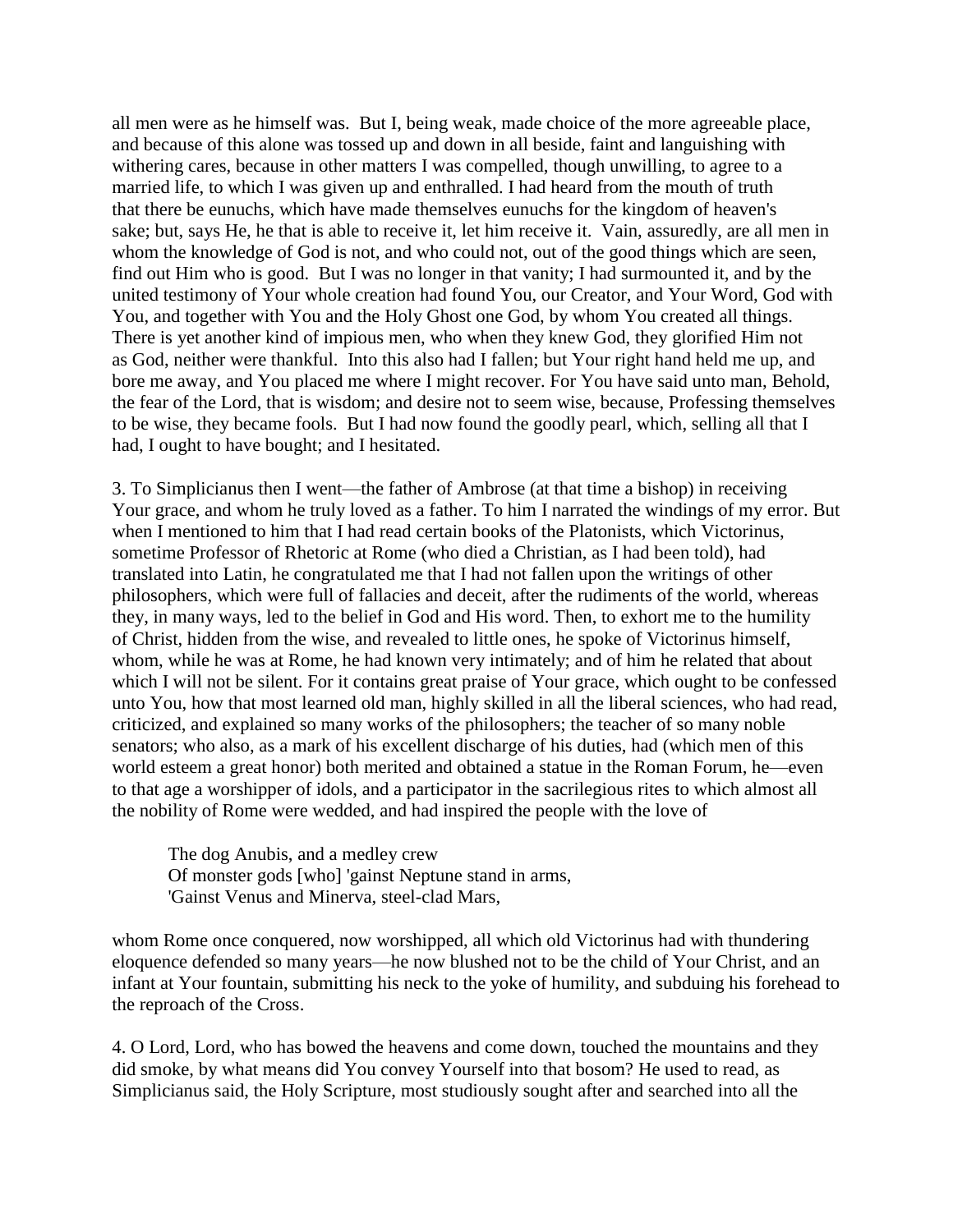[Christian](http://www.newadvent.org/cathen/03712a.htm) writings, and said to Simplicianus,— not openly, but secretly, and as a friend—Know that I am a [Christian.](http://www.newadvent.org/cathen/03712a.htm) To which he replied, I will not [believe](http://www.newadvent.org/cathen/02408b.htm) it, nor will I rank you among the [Christians](http://www.newadvent.org/cathen/03712a.htm) unless I see you in the [Church](http://www.newadvent.org/cathen/03744a.htm) of [Christ.](http://www.newadvent.org/cathen/08374c.htm) Whereupon he replied derisively, Is it then the walls that make [Christians?](http://www.newadvent.org/cathen/03712a.htm) And this he often said, that he already was a [Christian;](http://www.newadvent.org/cathen/03712a.htm) and Simplicianus making the same answer, the conceit of the walls was by the other as often renewed. For he was fearful of offending his friends, [proud](http://www.newadvent.org/cathen/12405a.htm) demon-worshippers, from the height of whose Babylonian dignity, as from cedars of Lebanon which had not yet been broken by the Lord, he thought a storm of enmity would descend upon him. But after that, from reading and inquiry, he had derived strength, and feared lest he should be denied by Christ before the [holy](http://www.newadvent.org/cathen/07386a.htm) [angels](http://www.newadvent.org/cathen/01476d.htm) if he now was afraid to confess Him before men, and appeared to himself guilty of a great fault in being ashamed of the [sacraments](http://www.newadvent.org/cathen/13295a.htm) of the humility of Your word, and not being ashamed of the [sacrilegious](http://www.newadvent.org/cathen/13321a.htm) [rites](http://www.newadvent.org/cathen/13064b.htm) of those [proud](http://www.newadvent.org/cathen/12405a.htm) [demons,](http://www.newadvent.org/cathen/04710a.htm) whose [pride](http://www.newadvent.org/cathen/12405a.htm) he had imitated and their [rites](http://www.newadvent.org/cathen/13064b.htm) adopted, he became bold-faced against vanity, and shame-faced toward the [truth,](http://www.newadvent.org/cathen/15073a.htm) and suddenly and unexpectedly said to Simplicianus,— as he himself informed me—Let us go to the church; I wish to be made a [Christian.](http://www.newadvent.org/cathen/03712a.htm) But he, not containing himself for [joy,](http://www.newadvent.org/cathen/07131b.htm) accompanied him. And having been admitted to the first [sacraments](http://www.newadvent.org/cathen/13295a.htm) of instruction, he not long after gave in his name, that he might be regenerated by [baptism—](http://www.newadvent.org/cathen/02258b.htm)Rome marveling, and the [Church](http://www.newadvent.org/cathen/03744a.htm) rejoicing. The [proud](http://www.newadvent.org/cathen/12405a.htm) saw, and were enraged; they gnashed with their teeth, and melted away! But the Lord God was the hope of Your servant, and He regarded not vanities and lying [madness.](http://www.newadvent.org/cathen/08041a.htm)

5. Finally, when the hour arrived for him to make profession of his [faith](http://www.newadvent.org/cathen/05752c.htm) (which at [Rome](http://www.newadvent.org/cathen/13164a.htm) they who are about to approach Your [grace](http://www.newadvent.org/cathen/06689a.htm) are wont to deliver from an elevated place, in view of the faithful people, in a set form of words learned by heart), the [presbyters,](http://www.newadvent.org/cathen/12406a.htm) he said, offered Victorinus to make his profession more privately, as the custom was to do to those who were likely, through bashfulness, to be afraid; but he chose rather to profess his [salvation](http://www.newadvent.org/cathen/13407a.htm) in the presence of the [holy](http://www.newadvent.org/cathen/07386a.htm) assembly. For it was not [salvation](http://www.newadvent.org/cathen/13407a.htm) that he taught in rhetoric, and yet he had publicly professed that. How much less, therefore, ought he, when pronouncing Your word, to dread Your meek flock, who, in the delivery of his own words, had not feared the mad multitudes! So, then, when he ascended to make his profession, all, as they recognized him, whispered his name one to the other, with a voice of congratulation. And who was there among them that did not [know](http://www.newadvent.org/cathen/08673a.htm) him? And there ran a low murmur through the mouths of all the rejoicing multitude, Victorinus! Victorinus! Sudden was the burst of exultation at the sight of him; and suddenly were they hushed, that they might hear him. He pronounced the [true](http://www.newadvent.org/cathen/15073a.htm) [faith](http://www.newadvent.org/cathen/05752c.htm) with an excellent boldness, and all desired to take him to their very heart— yea, by their [love](http://www.newadvent.org/cathen/09397a.htm) and [joy](http://www.newadvent.org/cathen/07131b.htm) they took him there; such were the hands with which they took him.

6. Good [God,](http://www.newadvent.org/cathen/06608a.htm) what passed in man to make him [rejoice](http://www.newadvent.org/cathen/07131b.htm) more at the [salvation](http://www.newadvent.org/cathen/13407a.htm) of a [soul](http://www.newadvent.org/cathen/14153a.htm) despaired of, and delivered from greater danger, than if there had always been hope of him, or the danger had been less? For so Thou also, O merciful Father, dost [joy](http://www.newadvent.org/cathen/07131b.htm) over one sinner that [repents,](http://www.newadvent.org/cathen/04347a.htm) more than over ninety and nine just [persons](http://www.newadvent.org/cathen/11726a.htm) that need no repentance. And with much joyfulness do we hear, whenever we hear, how the lost sheep is brought home again on the Shepherd's shoulders, while the [angels](http://www.newadvent.org/cathen/01476d.htm) [rejoice,](http://www.newadvent.org/cathen/07131b.htm) and the drachma is restored to Your treasury, the neighbors rejoicing with the [woman](http://www.newadvent.org/cathen/15687b.htm) who found it; and the [joy](http://www.newadvent.org/cathen/07131b.htm) of the solemn service of Your house constrains to tears, when in Your house it is read of Your younger son that he was dead, and is alive again, and was lost, and is found. For You rejoice both in us and in Your [angels,](http://www.newadvent.org/cathen/01476d.htm) [holy](http://www.newadvent.org/cathen/07386a.htm) through [holy](http://www.newadvent.org/cathen/07386a.htm)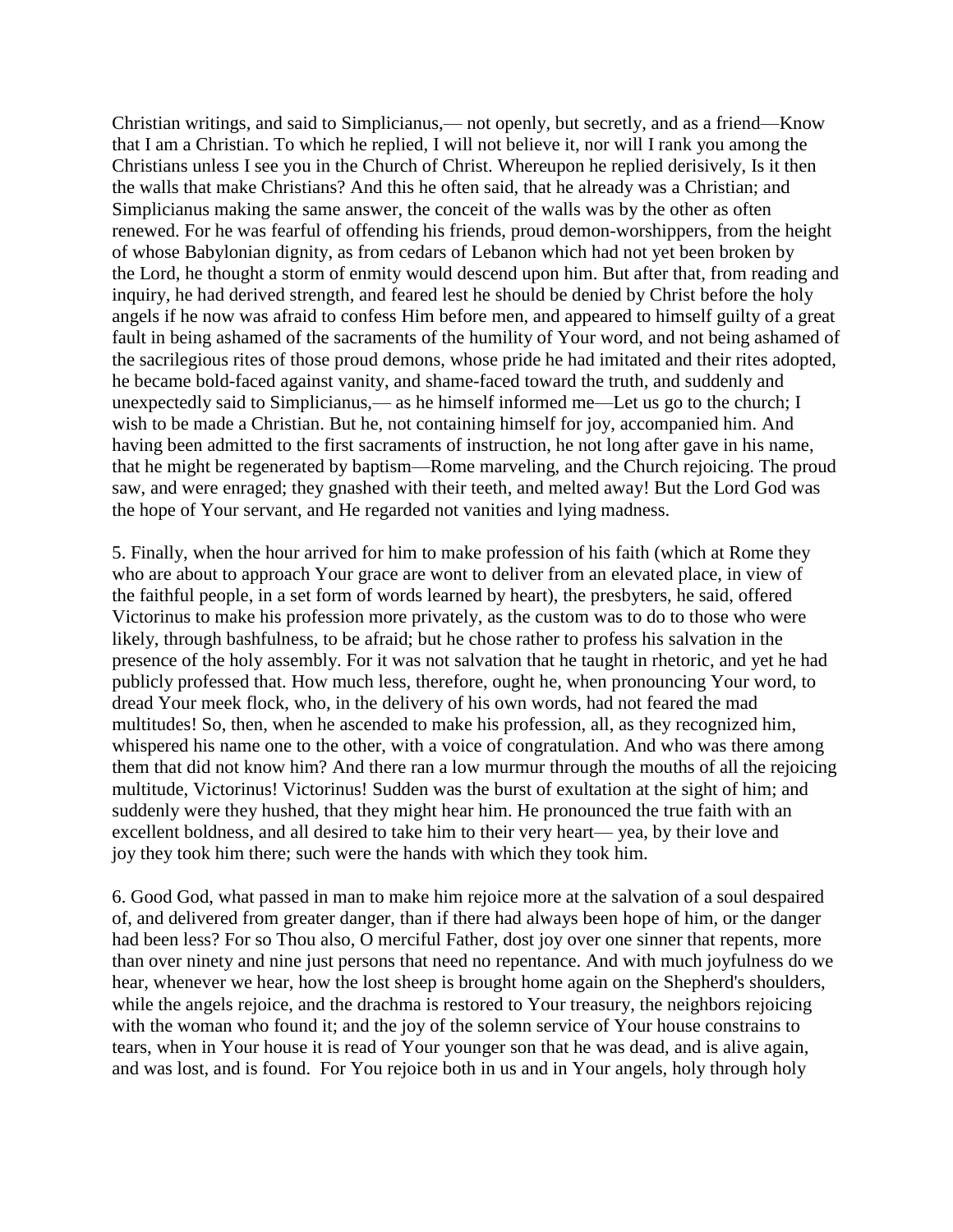charity. For You are ever the same; for all things which abide neither the same nor forever, Thou ever [know](http://www.newadvent.org/cathen/08675a.htm) after the same manner.

7. What, then, passes in the [soul](http://www.newadvent.org/cathen/14153a.htm) when it more delights at finding or having restored to it the thing it loves than if it had always possessed them? Yea, and other things bear [witness](http://www.newadvent.org/cathen/15677a.htm) hereunto; and all things are full of witnesses, crying out, So it is. The victorious commander triumphs; yet he would not have conquered had he not fought, and the greater the peril of the battle, the more the rejoicing of the triumph. The storm tosses the voyagers, threatens shipwreck, and everyone waxes pale at the approach of death; but sky and sea grow calm, and they [rejoice](http://www.newadvent.org/cathen/07131b.htm) much, as they feared much. A loved one is sick, and his pulse indicates danger; all who desire his safety are at once sick at heart: he recovers, though not able as yet to walk with his former strength, and there is such [joy](http://www.newadvent.org/cathen/07131b.htm) as was not before when he walked sound and strong. Yea, the very pleasures of [human](http://www.newadvent.org/cathen/09580c.htm) life— not those only which rush upon us unexpectedly, and against our wills, but those that are [voluntary](http://www.newadvent.org/cathen/15506a.htm) and designed— do men obtain by difficulties. There is no pleasure at all in eating and drinking unless the pains of hunger and thirst go before. And drunkards eat certain [salt](http://www.newadvent.org/cathen/13403b.htm) meats with the view of creating a troublesome heat, which the drink allaying causes pleasure. It is also the custom that the affianced bride should not immediately be given up, that the husband may not less esteem her whom, as [betrothed,](http://www.newadvent.org/cathen/02537c.htm) he longed not for.

8. This law obtains in base and accursed [joy;](http://www.newadvent.org/cathen/07131b.htm) in that [joy](http://www.newadvent.org/cathen/07131b.htm) also which is permitted and lawful; in the sincerity of honest friendship; and in Him who was dead, and lived again, had been lost, and was found. The greater [joy](http://www.newadvent.org/cathen/07131b.htm) is everywhere preceded by the greater pain. What means this, O Lord my [God,](http://www.newadvent.org/cathen/06608a.htm) when You are, an everlasting [joy](http://www.newadvent.org/cathen/07131b.htm) unto Your own self, and some things about You are ever rejoicing in You? What means this, that this portion of things thus ebbs and flows, alternately offended and reconciled? Is this the fashion of them, and is this all You have allotted to them, whereas from the highest heaven to the lowest earth, from the beginning of the world to its end, from the [angel](http://www.newadvent.org/cathen/01476d.htm) to the worm, from the first movement unto the last, You set each in its right place, and appointed each its proper seasons, everything good after its kind? Woe is me! How high are You in the highest, and how deep in the deepest! Thou withdraw no whither, and scarcely do we return to You.

9. Haste, Lord, and act; stir us up, and call us back; inflame us, and draw us to You; stir us up, and grow sweet unto us; let us now [love](http://www.newadvent.org/cathen/09397a.htm) You, let us run after You. Do not many men, out of a deeper [hell](http://www.newadvent.org/cathen/07207a.htm) of blindness than that of Victorinus, return unto You, and approach, and are enlightened, receiving that light, which they that receive, receive power from You to become Your sons? But if they be less [known](http://www.newadvent.org/cathen/08673a.htm) among the people, even they that [know](http://www.newadvent.org/cathen/08673a.htm) them [joy](http://www.newadvent.org/cathen/07131b.htm) less for them. For when many [rejoice](http://www.newadvent.org/cathen/07131b.htm) together, the [joy](http://www.newadvent.org/cathen/07131b.htm) of each one is the fuller in that they are incited and inflamed by one another. Again, because those that are [known](http://www.newadvent.org/cathen/08673a.htm) to many influence many towards [salvation,](http://www.newadvent.org/cathen/13407a.htm) and take the lead with many to follow them. And, therefore, do they also who preceded them much [rejoice](http://www.newadvent.org/cathen/07131b.htm) in regard to them, because they [rejoice](http://www.newadvent.org/cathen/07131b.htm) not in them alone. May it be averted that in Your tabernacle the [persons](http://www.newadvent.org/cathen/11726a.htm) of the rich should be accepted before the [poor,](http://www.newadvent.org/cathen/12327a.htm) or the noble before the ignoble; since rather You have chosen the weak things of the world to confound the things which are mighty and base things of the world, and things which are despised, have You chosen, yea, and things which are not, to bring to naught things that are. And yet, even that least of the [apostles,](http://www.newadvent.org/cathen/01626c.htm) by whose tongue You sound out these words, when Paulus the proconsul — his [pride](http://www.newadvent.org/cathen/12405a.htm) overcome by the apostle's warfare— was made to pass under the easy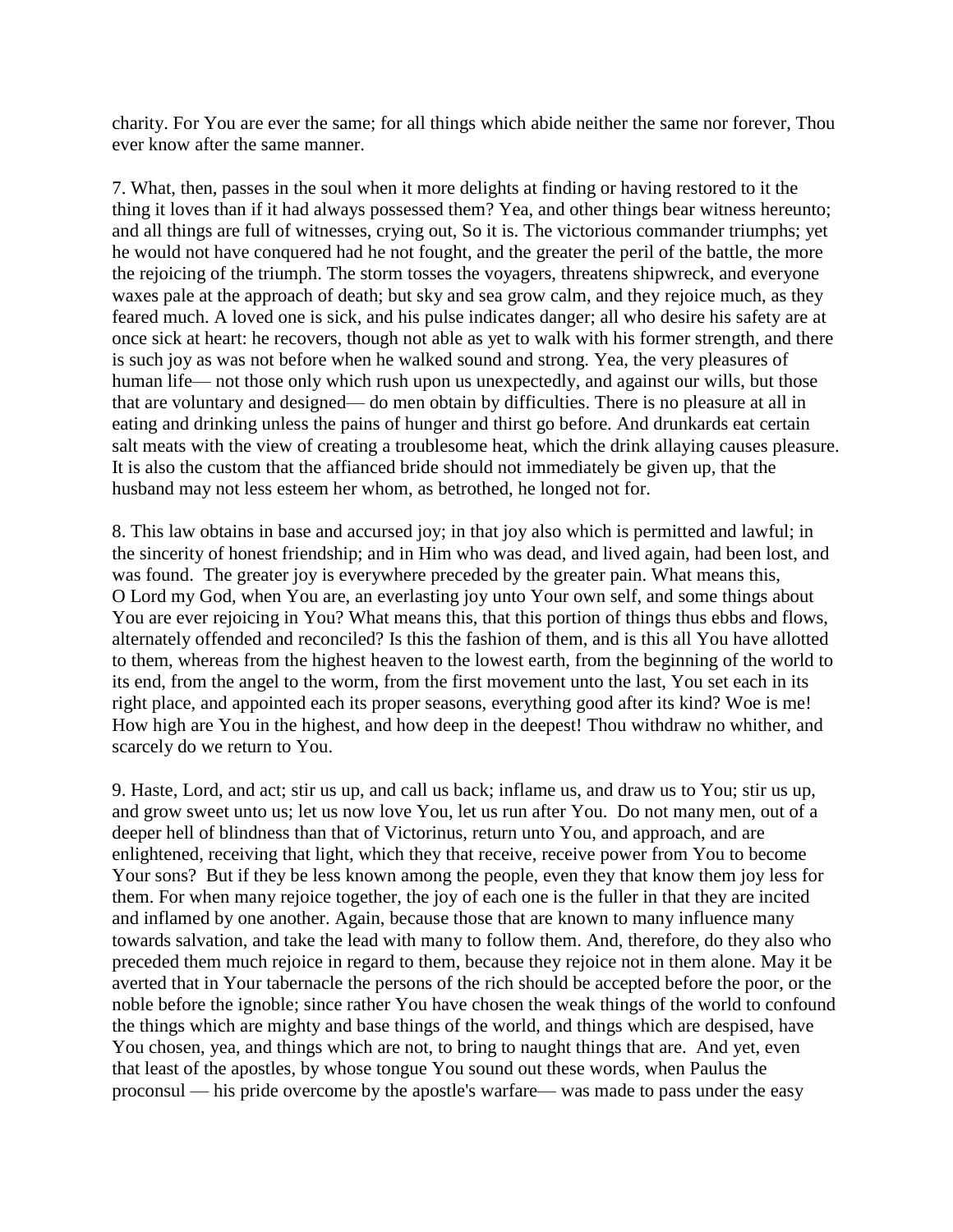yoke of Your Christ, and became a provincial of the great King,— he also, instead of Saul, his former name, desired to be called [Paul,](http://www.newadvent.org/cathen/11567b.htm) in testimony of so great a victory. For the enemy is more overcome in one of whom he has more hold, and by whom he has hold of more. But the [proud](http://www.newadvent.org/cathen/12405a.htm) has he more hold of by reason of their nobility; and by them of more, by reason of their authority. By how much the more welcome, then, was the heart of Victorinus esteemed, which the [devil](http://www.newadvent.org/cathen/04764a.htm) had held as an unassailable retreat, and the tongue of Victorinus, with which mighty and cutting weapon he had slain many; so much the more abundantly should Your sons [rejoice,](http://www.newadvent.org/cathen/07131b.htm) seeing that our King has bound the strong man, and they saw his vessels taken from him and cleansed, and made meet for Your honor, and become serviceable for the Lord unto every good work.

10. But when that man of Yours, Simplicianus, related this to me about Victorinus, I burned to imitate him; and it was for this end he had related it. But when he had added this also, that in the time of the Emperor Julian, there was a law made by which [Christians](http://www.newadvent.org/cathen/03712a.htm) were forbidden to teach grammar and oratory, and he, in [obedience](http://www.newadvent.org/cathen/11181c.htm) to this law, chose rather to abandon the wordy school than Your word, by which You make eloquent the tongues of the dumb, — he appeared to me not more brave than [happy,](http://www.newadvent.org/cathen/07131b.htm) in having thus discovered an opportunity of waiting on You only, which thing I was sighing for, thus bound, not with the irons of another, but my own iron will. My will was the enemy master of, and thence had made a chain for me and bound me. Because of a perverse will was [lust](http://www.newadvent.org/cathen/09438a.htm) made; and [lust](http://www.newadvent.org/cathen/09438a.htm) indulged in became custom; and custom not resisted became necessity. By which links, as it were, joined together (whence I term it a chain), did a hard bondage hold me enthralled. But that new will which had begun to develop in me, freely to worship You, and to wish to enjoy You, O [God,](http://www.newadvent.org/cathen/06608a.htm) the only sure enjoyment, was not able as yet to overcome my former willfulness, made strong by long indulgence. Thus did my two wills, one old and the other new, one carnal, the other spiritual, contend within me; and by their discord they unstrung my [soul.](http://www.newadvent.org/cathen/14153a.htm)

11. Thus came I to understand, from my own experience, what I had read, how that the flesh [lusts](http://www.newadvent.org/cathen/09438a.htm) against the [Spirit,](http://www.newadvent.org/cathen/07409a.htm) and the Spirit against the flesh. I verily lusted both ways; yet more in that which I approved in myself, than in that which I disapproved in myself. For in this last it was now rather not I, because in much I rather suffered against my will than did it willingly. And yet it was through me that custom became more combative against me, because I had come willingly whither I willed not. And who, then, can with any [justice](http://www.newadvent.org/cathen/08571c.htm) speak against it, when [just](http://www.newadvent.org/cathen/08571c.htm) punishment follows the sinner? Nor had I now any longer my wonted excuse, that as yet I hesitated to be above the world and serve You, because my perception of the [truth](http://www.newadvent.org/cathen/15073a.htm) was uncertain; for now it was certain. But I, still bound to the earth, refused to be Your soldier; and was as much afraid of being freed from all embarrassments, as we ought to [fear](http://www.newadvent.org/cathen/06021a.htm) to be embarrassed.

12. Thus with the baggage of the world was I sweetly burdened, as when in slumber; and the thoughts wherein I meditated upon You were like the efforts of those desiring to awake, who, still overpowered with a heavy drowsiness, are again steeped therein. And as no one desires to sleep always, and in the sober judgment of all waking is better, yet does a man generally defer to shake off drowsiness, when there is a heavy lethargy in all his limbs, and, though displeased, yet even after it is time to rise with pleasure yields to it, so was I assured that it were much better for me to give up myself to Your charity, than to yield myself to my own cupidity; but the former course satisfied and vanquished me, the latter pleased me and fettered me. Nor had I anything to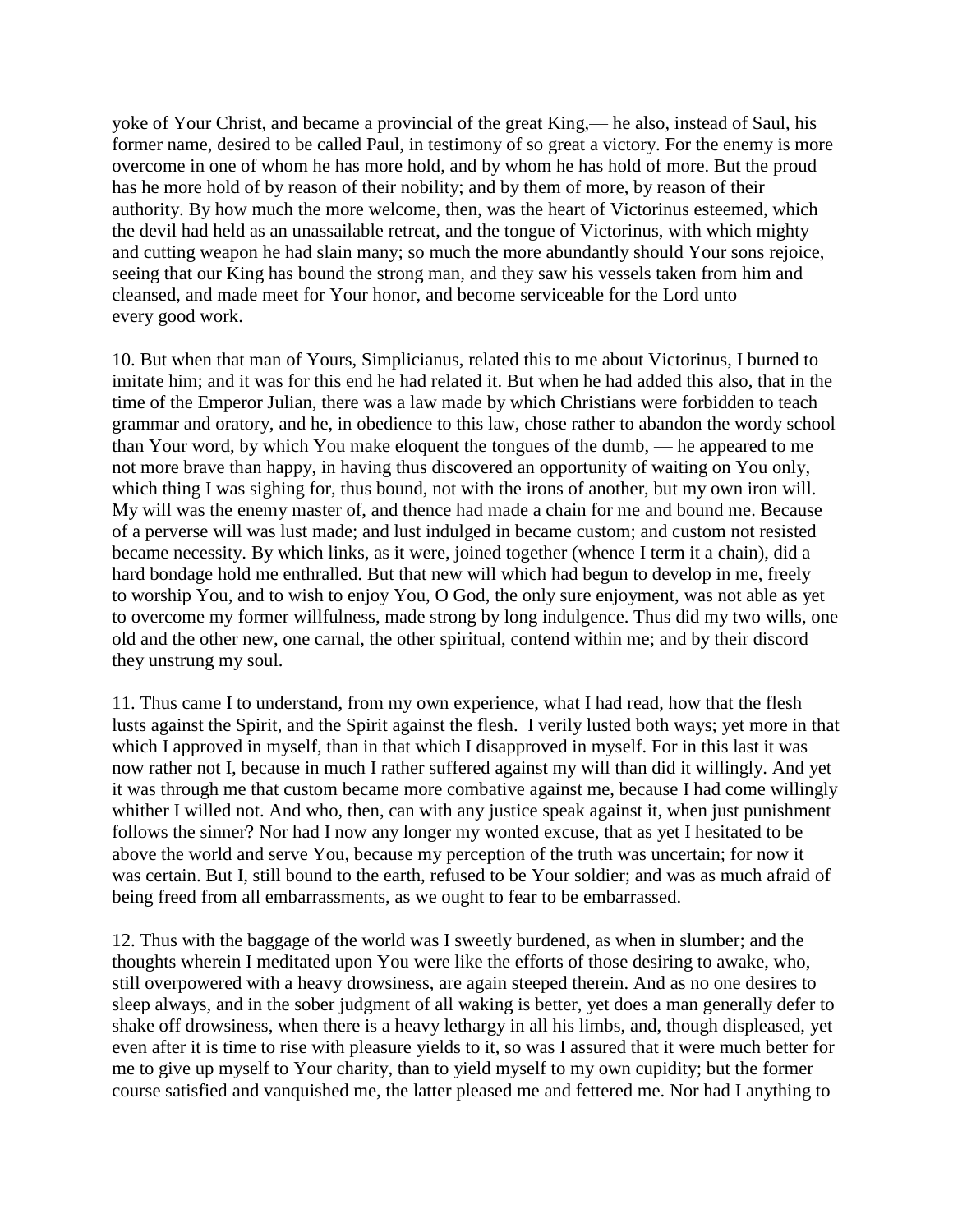answer You calling to me, Awake, you that sleep, and arise from the dead, and Christ shall give you light. And to You showing me on every side, that what Thou said was [true,](http://www.newadvent.org/cathen/15073a.htm) I, convicted by the [truth,](http://www.newadvent.org/cathen/15073a.htm) had nothing at all to reply, but the drawling and drowsy words: Presently, lo, presently; Leave me a little while. But presently, presently, had no present; and my leave me a little while went on for a long while. In vain did I delight in Your law after the inner man, when another law in my members warred against the law of my [mind,](http://www.newadvent.org/cathen/10321a.htm) and brought me into captivity to the law of [sin](http://www.newadvent.org/cathen/14004b.htm) which is in my members. For the law of [sin](http://www.newadvent.org/cathen/14004b.htm) is the [violence](http://www.newadvent.org/cathen/15446a.htm) of custom, whereby the mind is drawn and held, even against its will; deserving to be so held in that it so willingly falls into it. O wretched man that I am! Who shall deliver me from the body of this death but Your [grace](http://www.newadvent.org/cathen/06689a.htm) only, through [Jesus Christ](http://www.newadvent.org/cathen/08374c.htm) our Lord?

13. And how, then, Thou delivered me out of the bonds of carnal desire, wherewith I was most firmly fettered, and out of the drudgery of worldly business, will I now declare and confess unto Your name, O Lord, my strength and my Redeemer. Amid increasing anxiety, I was transacting my usual affairs, and daily sighing unto You. I resorted as frequently to Your church as the business, under the burden of which I groaned, left me free to do. Alypius was with me, being after the third sitting disengaged from his legal occupation, and awaiting further opportunity of selling his counsel, as I was wont to sell the power of speaking, if it can be supplied by teaching. But Nebridius had, on account of our friendship, consented to teach under Verecundus, a citizen and a grammarian of Milan, and a very intimate friend of us all; who vehemently desired, and by the right of friendship demanded from our company, the faithful aid he greatly stood in need of. Nebridius, then, was not drawn to this by any desire of gain (for he could have made much more of his learning had he been so inclined), but, as a most sweet and kindly friend, he would not be wanting in an office of friendliness, and slight our request. But in this he acted very discreetly, taking care not to become [known](http://www.newadvent.org/cathen/08673a.htm) to those personages whom the world esteems great; thus avoiding distraction of [mind,](http://www.newadvent.org/cathen/10321a.htm) which he desired to have free and at leisure as many hours as possible, to search, or read, or hear something concerning wisdom.

14. Upon a certain day, then, Nebridius being away (why, I do not remember), lo, there came to the house to see Alypius and me, Pontitianus, a countryman of ours, in so far as he was an African, who held high office in the emperor's court. What he wanted with us I [know](http://www.newadvent.org/cathen/08673a.htm) not, but we sat down to talk together, and it fell out that upon a table before us, used for games, he noticed a book; he took it up, opened it, and, contrary to his expectation, found it to be the [Apostle Paul](http://www.newadvent.org/cathen/11567b.htm) for he imagined it to be one of those books which I was wearing myself out in teaching. At this he looked up at me smilingly, and expressed his delight and wonder that he had so unexpectedly found this book, and this only, before my eyes. For he was both a [Christian](http://www.newadvent.org/cathen/03712a.htm) and [baptized,](http://www.newadvent.org/cathen/02258b.htm) and often prostrated himself before You our God in the church, in constant and daily [prayers.](http://www.newadvent.org/cathen/12345b.htm) When, then, I had told him that I bestowed much pains upon these writings, a conversation ensued on his speaking of Antony, the [Egyptian](http://www.newadvent.org/cathen/05329b.htm) [monk,](http://www.newadvent.org/cathen/10487b.htm) whose name was in high repute among Your servants, though up to that time not familiar to us. When he came to [know](http://www.newadvent.org/cathen/08673a.htm) this, he lingered on that topic, imparting to us a [knowledge](http://www.newadvent.org/cathen/08673a.htm) of this man so eminent, and marveling at our [ignorance.](http://www.newadvent.org/cathen/07648a.htm) But we were amazed, hearing Your [wonderful works](http://www.newadvent.org/cathen/10338a.htm) most fully manifested in times so recent, and almost in our own, wrought in the [true](http://www.newadvent.org/cathen/15073a.htm) [faith](http://www.newadvent.org/cathen/05752c.htm) and the [Catholic](http://www.newadvent.org/cathen/03449a.htm) [Church.](http://www.newadvent.org/cathen/03744a.htm) We all wondered we, that they were so great, and he, that we had never heard of them.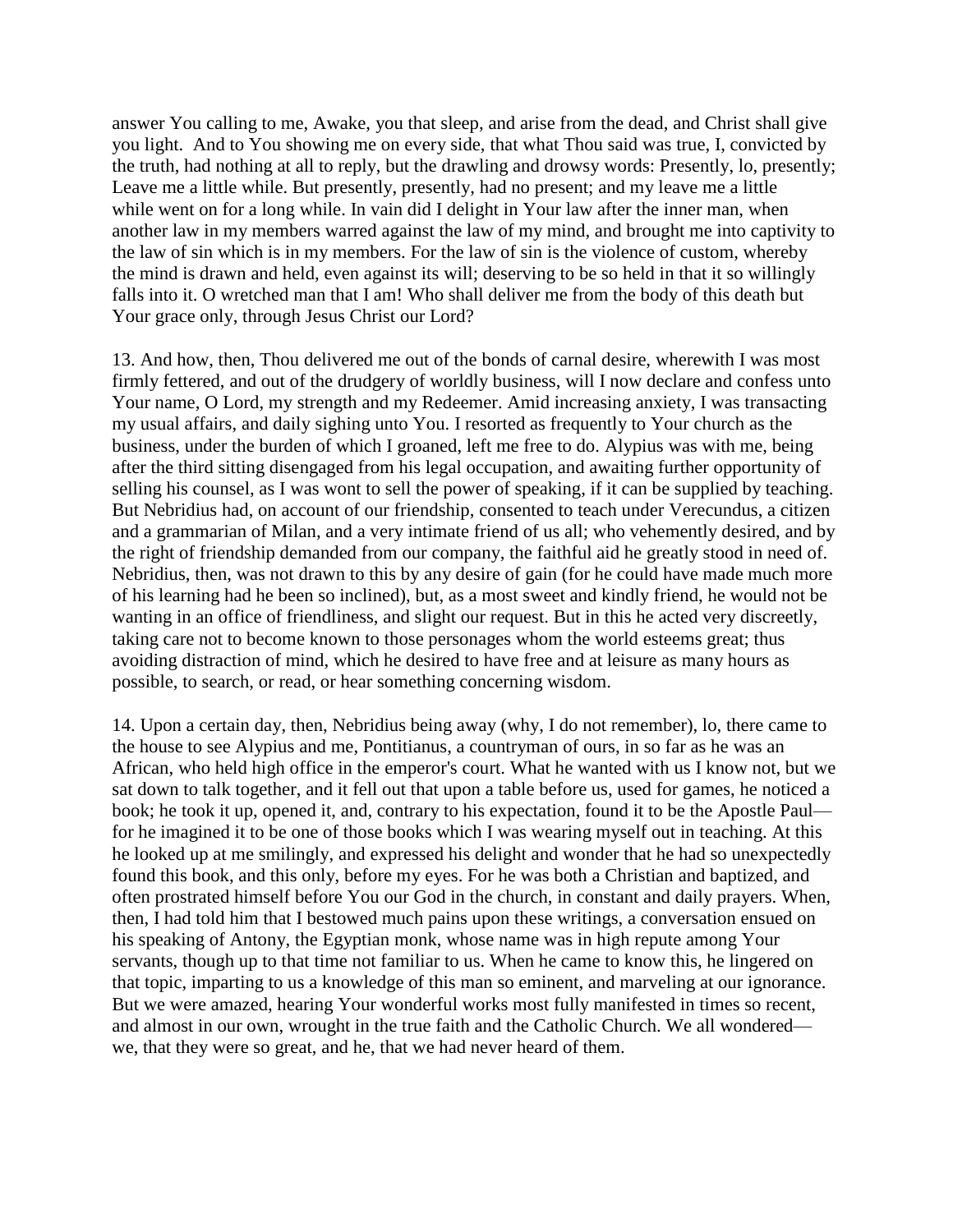15. From this his conversation turned to the companies in the [monasteries,](http://www.newadvent.org/cathen/04340c.htm) and their manners so fragrant unto You, and of the fruitful deserts of the wilderness, of which we [knew](http://www.newadvent.org/cathen/08673a.htm) nothing. And there was a [monastery](http://www.newadvent.org/cathen/04340c.htm) at Milan full of good brethren, without the walls of the city, under the fostering care of Ambrose, and we were [ignorant](http://www.newadvent.org/cathen/07648a.htm) of it. He went on with his relation, and we listened intently and in silence. He then related to us how on a certain afternoon, at Triers, when the emperor was taken up with seeing the Circensian games, he and three others, his comrades, went out for a walk in the gardens close to the city walls, and there, as they chanced to walk two and two, one strolled away with him, while the other two went by themselves; and these, in their rambling, came upon a certain cottage inhabited by some of Your servants, poor in spirit, of whom is the [kingdom of heaven,](http://www.newadvent.org/cathen/08646a.htm) where they found a book in which was written the life of Antony. This one of them began to read, marvel at, and be inflamed by it; and in the reading, to meditate on embracing such a life, and giving up his worldly employments to serve You. And these were of the body called Agents for Public Affairs. Then, suddenly being overwhelmed with a [holy](http://www.newadvent.org/cathen/07386a.htm) [love](http://www.newadvent.org/cathen/09397a.htm) and a sober sense of shame, in [anger](http://www.newadvent.org/cathen/01489a.htm) with himself, he cast his eyes upon his friend, exclaiming, Tell me, I entreat you, what end we are striving for by all these labors of ours. What is our aim? What is our motive in doing service? Can our hopes in court rise higher than to be ministers of the emperor? And in such a position, what is there not brittle, and fraught with danger, and by how many dangers arrive we at greater danger? And when arrive we there? But if I desire to become a friend of [God,](http://www.newadvent.org/cathen/06608a.htm) behold, I am even now made it. Thus spoke he, and in the pangs of the travail of the new life, he turned his eyes again upon the page and continued reading, and was inwardly changed where Thou saw, and his mind was divested of the world, as soon became evident; for as he read, and the surging of his heart rolled along, he raged awhile, discerned and resolved on a better course, and now, having become Yours, he said to his friend, Now have I broken loose from those hopes of ours, and am determined to serve [God;](http://www.newadvent.org/cathen/06608a.htm) and this, from this hour, in this place, I enter upon. If you are reluctant to imitate me, hinder me not. The other replied that he would cleave to him, to share in so great a reward and so great a service. Thus both of them, being now Yours, were building a tower at the necessary cost, — of forsaking all that they had and following You. Then Pontitianus, and he that had walked with him through other parts of the garden, came in search of them to the same place, and having found them, reminded them to return as the day had declined. But they, making [known](http://www.newadvent.org/cathen/08673a.htm) to him their resolution and purpose, and how such a resolve had sprung up and become confirmed in them, entreated them not to molest them, if they refused to join themselves unto them. But the others, no whit changed from their former selves, did yet (as he said) bewail themselves, and piously congratulated them, recommending themselves to their [prayers;](http://www.newadvent.org/cathen/12345b.htm) and with their hearts inclining towards earthly things, returned to the palace. But the other two, setting their affections upon heavenly things, remained in the cottage. And both of them had affianced brides, who, when they heard of this, dedicated also their [virginity](http://www.newadvent.org/cathen/15458a.htm) unto [God.](http://www.newadvent.org/cathen/06608a.htm)

16. Such was the story of Pontitianus. But You, O Lord, while he was speaking, turned me towards myself, taking me from behind my back, where I had placed myself while unwilling to exercise self-scrutiny; and Thou set me face to face with myself, that I might behold how foul I was, and how crooked and sordid, bespotted and ulcerous. And I beheld and loathed myself; and whither to fly from myself I discovered not. And if I sought to turn my gaze away from myself, he continued his narrative, and You again opposed me unto myself, and thrust me before my own eyes, that I might discover my iniquity, and [hate](http://www.newadvent.org/cathen/07149b.htm) it. I had [known](http://www.newadvent.org/cathen/08673a.htm) it, but acted as though I [knew](http://www.newadvent.org/cathen/08673a.htm) it not—winked at it, and forgot it.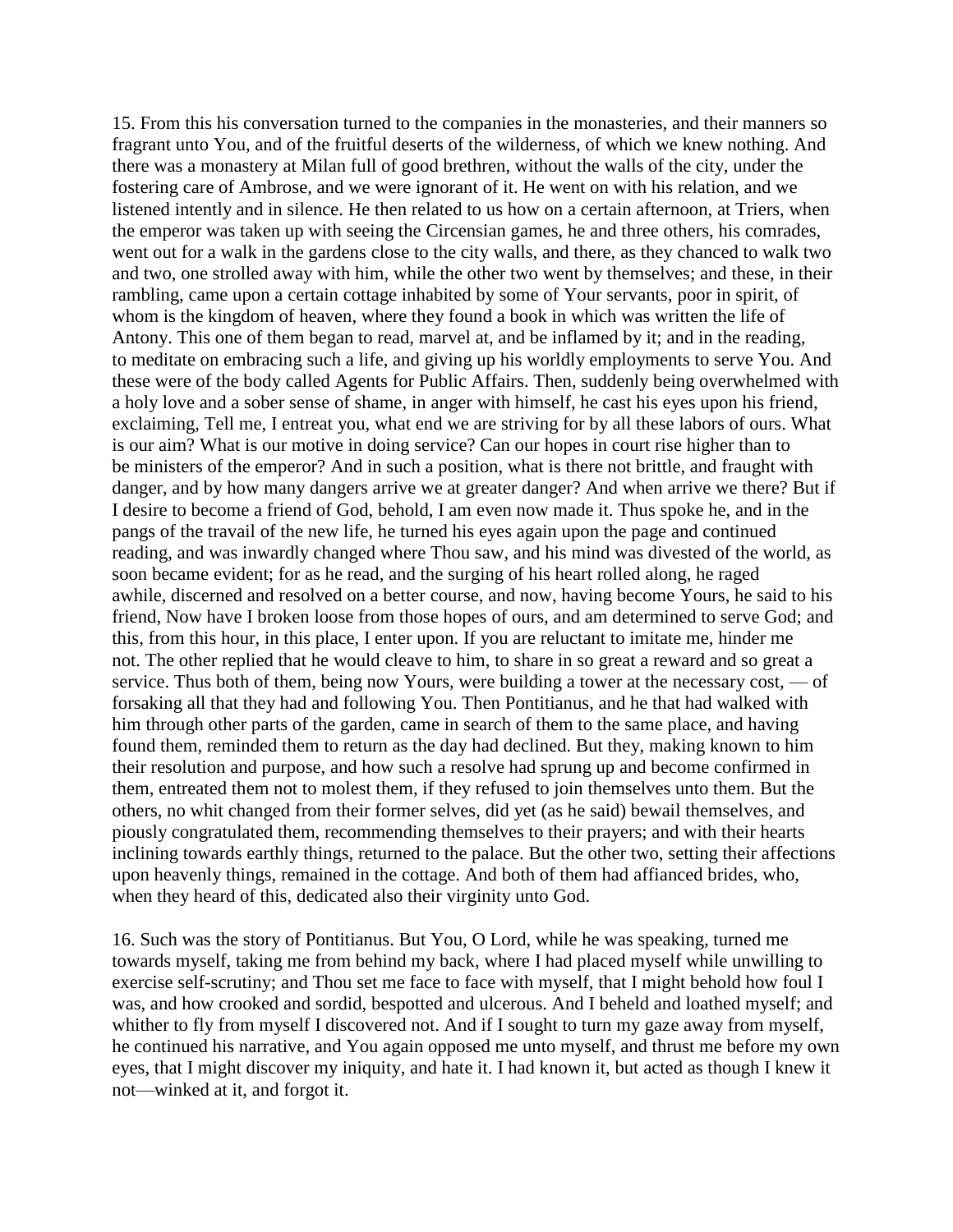17. But now, the more ardently I loved those whose healthful affections I heard tell of, that they had given up themselves wholly to You to be cured, the more did I abhor myself when compared with them. For many of my years (perhaps twelve) had passed away since my nineteenth, when, on the reading of Cicero's *Hortensius*, I was roused to a desire for wisdom; and still I was delaying to reject mere worldly [happiness,](http://www.newadvent.org/cathen/07131b.htm) and to devote myself to search out that whereof not the finding alone, but the bare search, ought to have been preferred before the treasures and kingdoms of this world, though already found, and before the pleasures of the body, though encompassing me at my will. But I, miserable young man, supremely miserable even in the very outset of my youth, had entreated [chastity](http://www.newadvent.org/cathen/03637d.htm) of You, and said, Grant me [chastity](http://www.newadvent.org/cathen/03637d.htm) and continency, but not yet. For I was afraid lest You should hear me soon, and soon deliver me from the disease of concupiscence, which I desired to have satisfied rather than extinguished. And I had wandered through perverse ways in a [sacrilegious](http://www.newadvent.org/cathen/13321a.htm) [superstition;](http://www.newadvent.org/cathen/14339a.htm) not indeed assured thereof, but preferring that to the others, which I did not seek religiously, but opposed maliciously.

18. And I had thought that I delayed from day to day to reject worldly hopes and follow You only, because there did not appear anything certain whereunto to direct my course. And now had the day arrived in which I was to be laid bare to myself, and my [conscience](http://www.newadvent.org/cathen/04268a.htm) was to chide me. Where are you, O my tongue? You said, verily, that for an uncertain [truth](http://www.newadvent.org/cathen/15073a.htm) you were not willing to cast off the baggage of vanity. Behold, now it is certain, and yet does that burden still oppress you; whereas they who neither have so worn themselves out with searching after it, nor yet have spent ten years and more in thinking thereon, have had their shoulders unburdened, and gotten wings to fly away. Thus was I inwardly consumed and mightily confounded with an horrible shame, while Pontitianus was relating these things. And he, having finished his story, and the business he came for, went his way. And unto myself, what said I not within myself? With what scourges of rebuke lashed I not my [soul](http://www.newadvent.org/cathen/14153a.htm) to make it follow me, struggling to go after You! Yet it drew back; it refused, and exercised not itself. All its arguments were exhausted and confuted. There remained a silent trembling; and it feared, as it would death, to be restrained from the flow of that custom whereby it was wasting away even to death.

19. In the midst, then, of this great strife of my inner dwelling, which I had strongly raised up against my [soul](http://www.newadvent.org/cathen/14153a.htm) in the chamber of my heart, troubled both in mind and countenance, I seized upon Alypius, and exclaimed: What is wrong with us? What is this? What did you hear? The unlearned start up and 'take' heaven, and we, with our learning, but wanting heart, see where we wallow in flesh and blood! Because others have preceded us, are we ashamed to follow, and not rather ashamed at not following? Some such words I gave utterance to, and in my excitement flung myself from him, while he gazed upon me in silent astonishment. For I spoke not in my wonted tone, and my brow, cheeks, eyes, color, tone of voice, all expressed my emotion more than the words. There was a little garden belonging to our lodging, of which we had the use, as of the whole house; for the master, our landlord, did not live there. Thither had the tempest within my breast hurried me, where no one might impede the fiery struggle in which I was engaged with myself, until it came to the issue that Thou [knew,](http://www.newadvent.org/cathen/08675a.htm) though I did not. But I was mad that I might be whole, and dying that I might have life, [knowing](http://www.newadvent.org/cathen/08673a.htm) what [evil](http://www.newadvent.org/cathen/05649a.htm) thing I was, but not [knowing](http://www.newadvent.org/cathen/08673a.htm) what good thing I was shortly to become. Into the garden, then, I retired, Alypius following my steps. For his presence was no bar to my solitude; or how could he desert me so troubled? We sat down at as great a distance from the house as we could. I was disquieted in spirit, being most impatient with myself that I entered not into Your will and covenant, O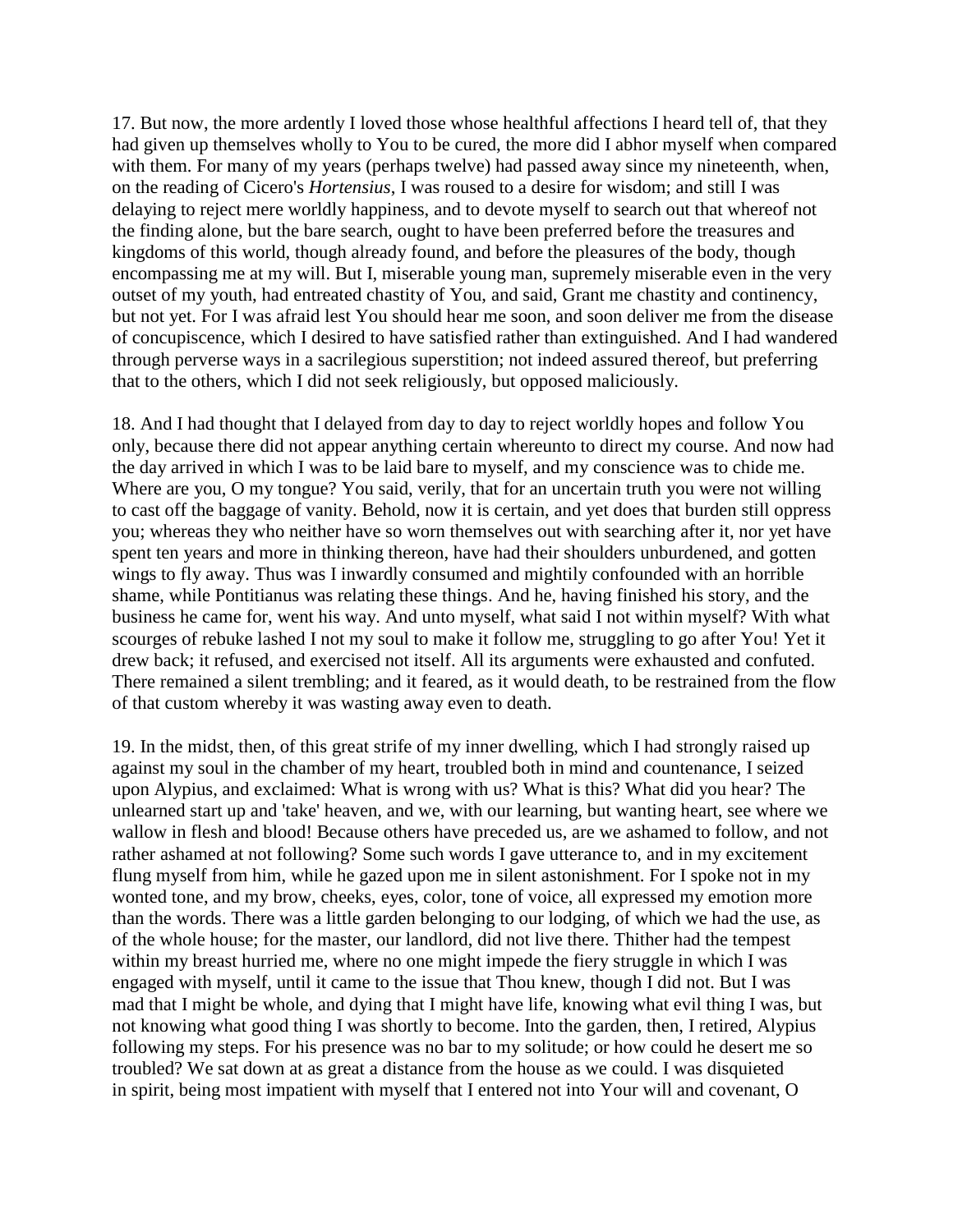my [God,](http://www.newadvent.org/cathen/06608a.htm) which all my bones cried out unto me to enter, extolling it to the skies. And we enter not therein by ships, or chariots, or feet, no, nor by going so far as I had come from the house to that place where we were sitting. For not to go only, but to enter there, was naught else but to will to go, but to will it resolutely and thoroughly; not to stagger and sway about this way and that, a changeable and half-wounded will, wrestling, with one part falling as another rose.

20. Finally, in the very fever of my irresolution, I made many of those motions with my body which men sometimes desire to do, but cannot, if either they have not the limbs, or if their limbs be bound with fetters, weakened by disease, or hindered in any other way. Thus, if I tore my hair, struck my forehead, or if, entwining my fingers, I clasped my knee, this I did because I willed it. But I might have willed and not done it, if the power of motion in my limbs had not responded. So many things, then, I did, when to have the will was not to have the power, and I did not that which both with an unequalled desire I longed more to do, and which shortly when I should will I should have the power to do; because shortly when I should will, I should will thoroughly. For in such things the power was one with the will, and to will was to do, and yet was it not done; and more readily did the body [obey](http://www.newadvent.org/cathen/11181c.htm) the slightest wish of the [soul](http://www.newadvent.org/cathen/14153a.htm) in the moving its limbs at the order of the [mind,](http://www.newadvent.org/cathen/10321a.htm) than the [soul](http://www.newadvent.org/cathen/14153a.htm) [obeyed](http://www.newadvent.org/cathen/11181c.htm) itself to accomplish in the will alone this its great will.

21. Whence is this monstrous thing? And why is it? Let Your mercy shine on me, that I may inquire, if so be the hiding-places of [man's](http://www.newadvent.org/cathen/09580c.htm) punishment, and the darkest contritions of the sons of Adam, may perhaps answer me. Whence is this monstrous thing? And why is it? The mind commands the body, and it obeys immediately; the mind commands itself, and is resisted. The mind commands the hand to be moved, and such readiness is there that the command is scarce to be distinguished from the [obedience.](http://www.newadvent.org/cathen/11181c.htm) Yet the mind is [mind,](http://www.newadvent.org/cathen/10321a.htm) and the hand is body. The mind commands the mind to will, and yet, though it be itself, it obeys not. Whence this monstrous thing? And why is it? I repeat, it commands itself to will, and would not give the command unless it willed; yet is not that done which it commands. But it wills not entirely; therefore it commands not entirely. For so far forth it commands, as it wills; and so far forth is the thing commanded not done, as it wills not. For the will commands that there be a will;— not another, but itself. But it does not command entirely, therefore that is not which it commands. For were it entire, it would not even command it to be, because it would already be. It is, therefore, no monstrous thing partly to will, partly to be unwilling, but an infirmity of the [mind,](http://www.newadvent.org/cathen/10321a.htm) that it does not wholly rise, sustained by [truth,](http://www.newadvent.org/cathen/15073a.htm) pressed down by custom. And so there are two wills, because one of them is not entire; and the one is supplied with what the other needs.

22. Let them perish from Your presence, O [God,](http://www.newadvent.org/cathen/06608a.htm) as vain talkers and deceivers of the [soul](http://www.newadvent.org/cathen/14153a.htm) do perish, who, observing that there were two wills in deliberating, affirm that there are two kinds of minds in us—one good, the other [evil.](http://www.newadvent.org/cathen/05649a.htm) They themselves verily are [evil](http://www.newadvent.org/cathen/05649a.htm) when they hold these [evil](http://www.newadvent.org/cathen/05649a.htm) opinions; and they shall become good when they hold the [truth,](http://www.newadvent.org/cathen/15073a.htm) and shall consent unto the [truth,](http://www.newadvent.org/cathen/15073a.htm) that Your apostle may say unto them, You were sometimes darkness, but now are you light in the Lord. But, they, desiring to be light, not in the [Lord,](http://www.newadvent.org/cathen/08374c.htm) but in themselves, conceiving the [nature](http://www.newadvent.org/cathen/10715a.htm) of the [soul](http://www.newadvent.org/cathen/14153a.htm) to be the same as that which [God](http://www.newadvent.org/cathen/06608a.htm) is, are made more gross darkness; for that through a shocking arrogance they went farther from You, the [true](http://www.newadvent.org/cathen/15073a.htm) Light, which lights every man that comes into the world. Take heed what you say, and blush for shame; draw near unto Him and be lightened, and your faces shall not be ashamed. I, when I was deliberating upon serving the Lord my God now, as I had long purposed—I it was who willed, I who was unwilling. It was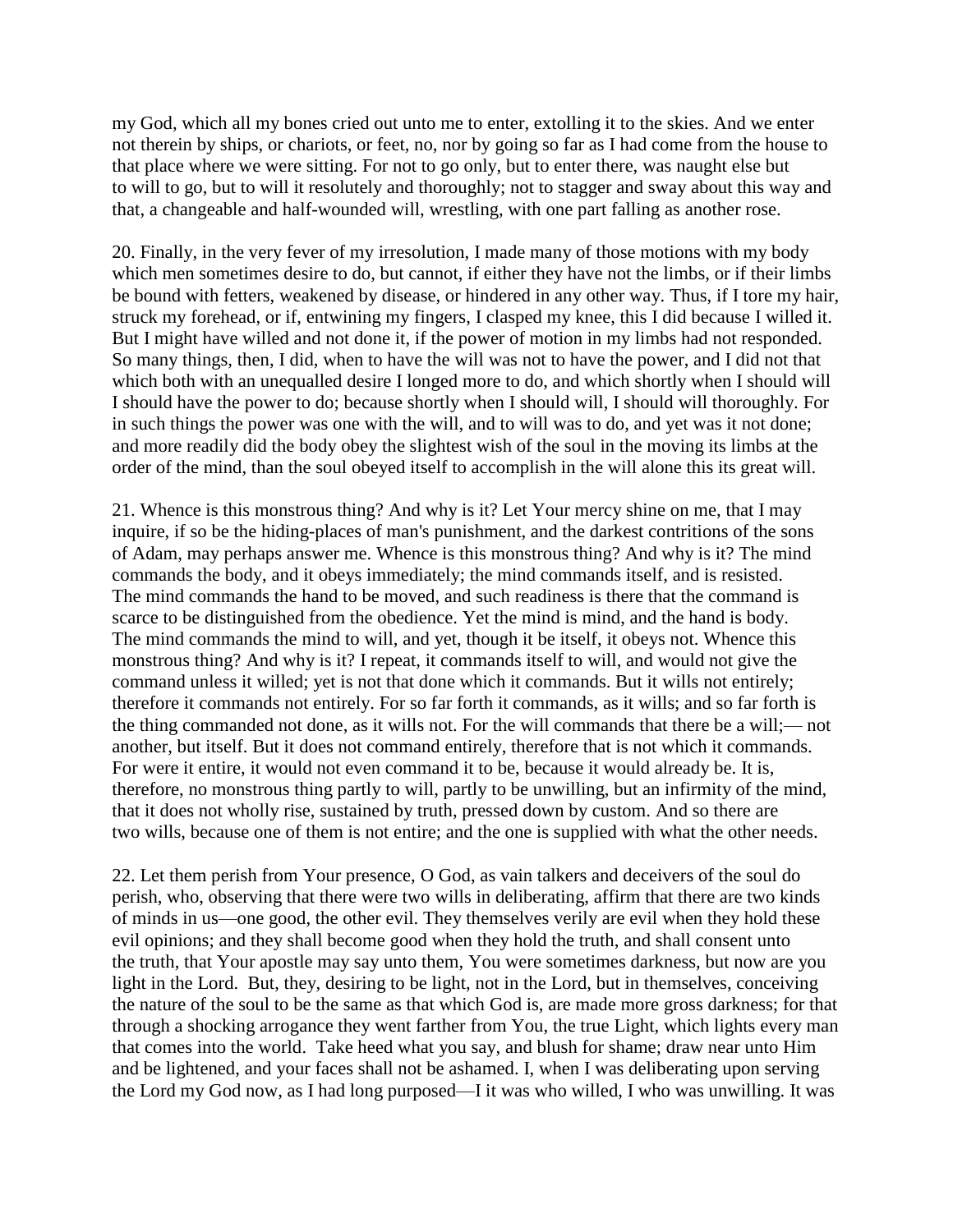I, even I myself. I neither willed entirely, nor was entirely unwilling. Therefore was I at [war](http://www.newadvent.org/cathen/15546c.htm) with myself, and destroyed by myself. And this destruction overtook me against my will, and yet showed not the presence of another [mind,](http://www.newadvent.org/cathen/10321a.htm) but the punishment of my own. Now, then, it is no more I that do it, but [sin](http://www.newadvent.org/cathen/14004b.htm) that dwells in me, — the punishment of a more unconfined [sin,](http://www.newadvent.org/cathen/14004b.htm) in that I was a son of Adam.

23. For if there be as many contrary natures as there are conflicting wills, there will not now be two [natures](http://www.newadvent.org/cathen/10715a.htm) only, but many. If anyone deliberate whether he should go to their conventicle, or to the theatre, those men at once cry out, Behold, here are two [natures—](http://www.newadvent.org/cathen/10715a.htm)one good, drawing this way, another bad, drawing back that way; for whence else is this indecision between conflicting wills? But I reply that both are bad— that which draws to them, and that which draws back to the theatre. But they [believe](http://www.newadvent.org/cathen/02408b.htm) not that will to be other than good which draws to them. Supposing, then, one of us should deliberate, and through the conflict of his two wills should waver whether he should go to the theatre or to our church, would not these also waver what to answer? For either they must confess, which they are not willing to do, that the will which leads to our church is [good,](http://www.newadvent.org/cathen/06636b.htm) as well as that of those who have received and are held by the [mysteries](http://www.newadvent.org/cathen/10662a.htm) of theirs, or they must [imagine](http://www.newadvent.org/cathen/07672a.htm) that there are two [evil](http://www.newadvent.org/cathen/05649a.htm) natures and two [evil](http://www.newadvent.org/cathen/05649a.htm) minds in one man, at [war](http://www.newadvent.org/cathen/15546c.htm) one with the other; and that will not be [true](http://www.newadvent.org/cathen/15073a.htm) which they say, that there is one good and another bad; or they must be converted to the [truth,](http://www.newadvent.org/cathen/15073a.htm) and no longer deny that where anyone deliberates, there is one [soul](http://www.newadvent.org/cathen/14153a.htm) fluctuating between conflicting wills.

24. Let them no more say, then, when they perceive two wills to be antagonistic to each other in the same man, that the contest is between two opposing minds, of two opposing substances, from two opposing principles, the one good and the other bad. For Thou, O [true](http://www.newadvent.org/cathen/15073a.htm) [God,](http://www.newadvent.org/cathen/06608a.htm) dost disprove, check, and convince them; like as when both wills are bad, one deliberates whether he should kill a man by poison, or by the sword; whether he should take possession of this or that estate of another's, when he cannot both; whether he should purchase pleasure by prodigality, or retain his money by [covetousness;](http://www.newadvent.org/cathen/04462a.htm) whether he should go to the circus or the theatre, if both are open on the same day; or, thirdly, whether he should rob another man's house, if he have the opportunity; or, fourthly, whether he should commit [adultery,](http://www.newadvent.org/cathen/01163a.htm) if at the same time he have the means of doing so—all these things concurring in the same point of time, and all being equally longed for, although impossible to be enacted at one time. For they rend the mind amid four, or even (among the vast variety of things men desire) more antagonistic wills, nor do they yet affirm that there are so many different substances. Thus also is it in wills which are good. For I ask them, is it a good thing to have delight in reading the apostle, or good to have delight in a sober psalm, or good to discourse on the gospel? To each of these they will answer, It is [good.](http://www.newadvent.org/cathen/06636b.htm) What, then, if all equally delight us, and all at the same time? Do not different wills distract the [mind,](http://www.newadvent.org/cathen/10321a.htm) when a man is deliberating which he should rather choose? Yet are they all good, and are at variance until one be fixed upon, whither the whole united will may be borne, which before was divided into many. Thus, also, when above [eternity](http://www.newadvent.org/cathen/05551b.htm) delights us, and the pleasure of temporal good holds us down below, it is the same [soul](http://www.newadvent.org/cathen/14153a.htm) which wills not that or this with an entire will, and is therefore torn asunder with grievous perplexities, while out of [truth](http://www.newadvent.org/cathen/15073a.htm) it prefers that, but out of custom forbears not this.

25. Thus was I sick and tormented, accusing myself far more severely than was my wont, tossing and turning me in my chain till that was utterly broken, whereby I now was but slightly, but still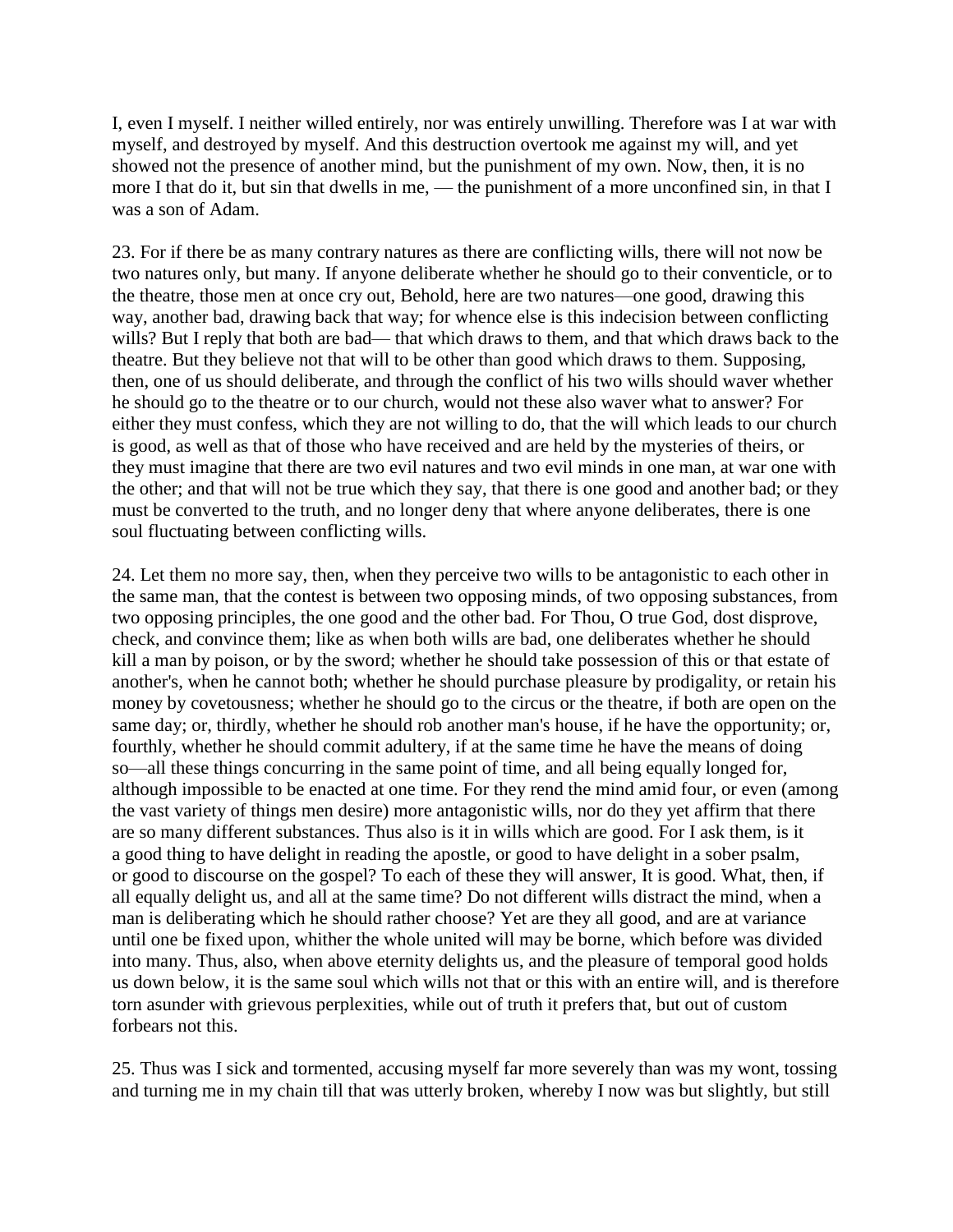was held. And You, O Lord, pressed upon me in my inward parts by a severe mercy, redoubling the lashes of [fear](http://www.newadvent.org/cathen/06021a.htm) and shame, lest I should again give way, and that same slender remaining tie not being broken off, it should recover strength, and enchain me the faster. For I said mentally, Lo, let it be done now, let it be done now. And as I spoke, I all but came to a resolve. I all but did it, yet I did it not. Yet fell I not back to my old condition, but took up my position hard by, and drew breath. And I tried again, and wanted but very little of reaching it, and somewhat less, and then all but touched and grasped it; and yet came not at it, nor touched, nor grasped it, hesitating to die unto death, and to live unto life; and the worse, whereto I had been habituated, prevailed more with me than the better, which I had not tried. And the very moment in which I was to become another man, the nearer it approached me, the greater horror did it strike into me; but it did not strike me back, nor turn me aside, but kept me in suspense.

26. The very toys of toys, and vanities of vanities, my old mistresses, still enthralled me; they shook my fleshly garment, and whispered softly, Do you part with us? And from that moment shall we no more be with you forever? And from that moment shall not this or that be lawful for you forever? And what did they suggest to me in the words this or that? What is it that they suggested, O my God? Let Your mercy avert it from the [soul](http://www.newadvent.org/cathen/14153a.htm) of Your servant. What impurities did they suggest! What shame! And now I far less than half heard them, not openly showing themselves and contradicting me, but muttering, as it were, behind my back, and furtively plucking me as I was departing, to make me look back upon them. Yet they did delay me, so that I hesitated to burst and shake myself free from them, and to leap over whither I was called—an unruly habit saying to me, Do you think you can live without them?

27. But now it said this very faintly; for on that side towards which I had set my face, and whither I trembled to go, did the chaste dignity of Continence appear unto me, cheerful, but not dissolutely gay, honestly alluring me to come and [doubt](http://www.newadvent.org/cathen/05141a.htm) nothing, and extending her [holy](http://www.newadvent.org/cathen/07386a.htm) hands, full of a multiplicity of good examples, to receive and embrace me. There were there so many young men and maidens, a multitude of youth and every age, grave [widows](http://www.newadvent.org/cathen/15617c.htm) and ancient [virgins,](http://www.newadvent.org/cathen/15458a.htm) and Continence herself in all, not barren, but a fruitful mother of children of joys, by You, O Lord, her Husband. And she smiled on me with an encouraging mockery, as if to say, Can you not do what these youths and maidens can? Or can one or other do it of themselves, and not rather in the Lord their God? The Lord their God gave me unto them. Why do you stand in your own strength, and so stand not? Cast yourself upon Him; [fear](http://www.newadvent.org/cathen/06021a.htm) not, He will not withdraw that you should fall; cast yourself upon Him without [fear,](http://www.newadvent.org/cathen/06021a.htm) He will receive you, and heal you. And I blushed beyond measure, for I still heard the muttering of those toys, and hung in suspense. And she again seemed to say, Shut up your ears against those unclean members of yours upon the earth, that they may be mortified. They tell you of delights, but not as does the law of the Lord your God. This controversy in my heart was naught but self against self. But Alypius, sitting close by my side, awaited in silence the result of my unwonted emotion.

28. But when a profound reflection had, from the secret depths of my [soul,](http://www.newadvent.org/cathen/14153a.htm) drawn together and heaped up all my misery before the sight of my heart, there arose a mighty storm, accompanied by as mighty a shower of tears. Which, that I might pour forth fully, with its natural expressions, I stole away from Alypius; for it suggested itself to me that solitude was fitter for the business of weeping. So I retired to such a distance that even his presence could not be oppressive to me. Thus was it with me at that time, and he perceived it; for something, I [believe,](http://www.newadvent.org/cathen/02408b.htm) I had spoken,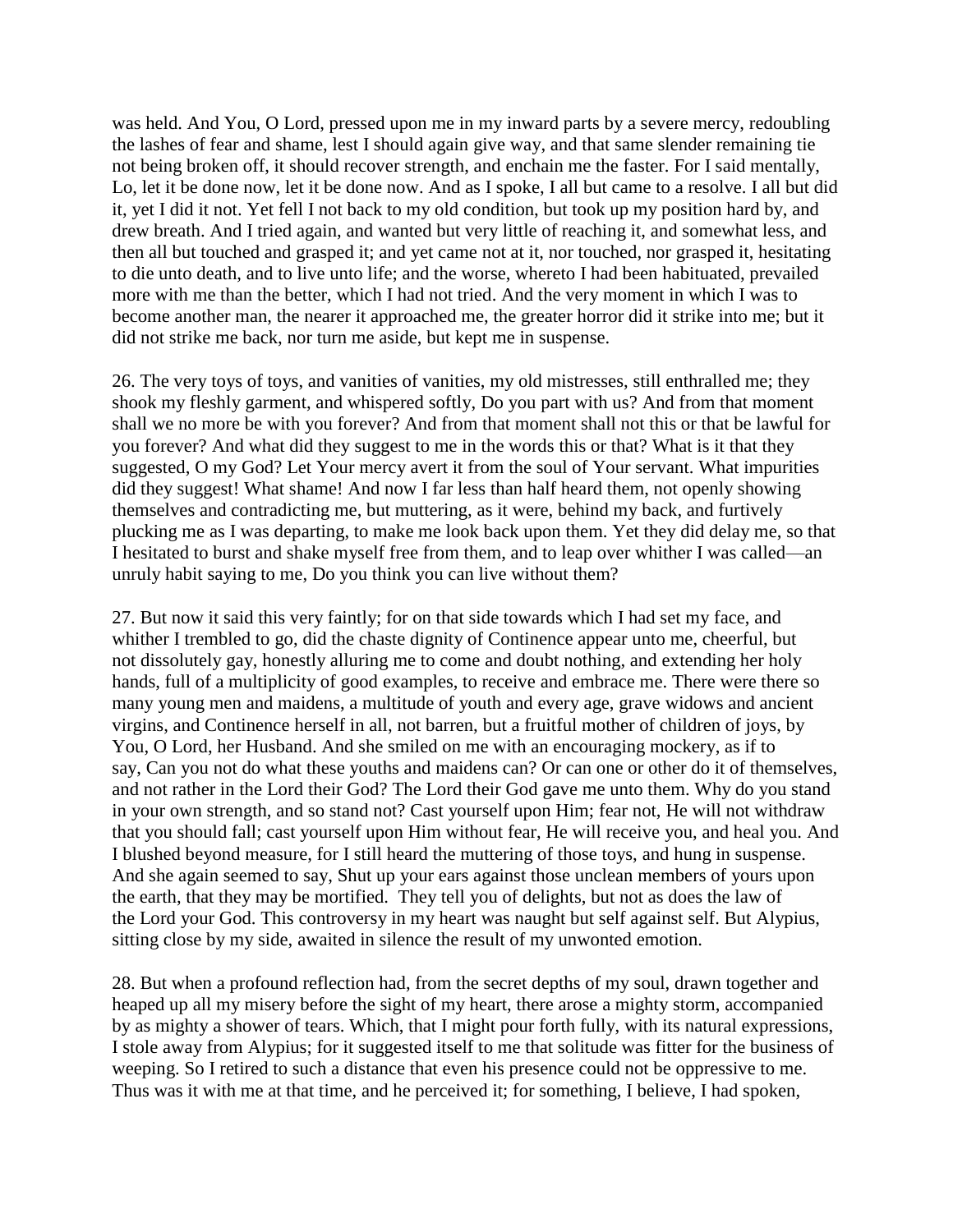wherein the sound of my voice appeared choked with weeping, and in that state had I risen up. He then remained where we had been sitting, most completely astonished. I flung myself down, how, I [know](http://www.newadvent.org/cathen/08673a.htm) not, under a certain fig-tree, giving free course to my tears, and the streams of my eyes gushed out, an acceptable [sacrifice](http://www.newadvent.org/cathen/13309a.htm) unto You. And, not indeed in these words, yet to this effect, spoke I much unto You—But You, O Lord, how long? How long, Lord? Will You be [angry](http://www.newadvent.org/cathen/01489a.htm) forever? Oh, remember not against us former iniquities; for I felt that I was enthralled by them. I sent up these sorrowful cries—How long, how long? Tomorrow, and tomorrow? Why not now? Why is there not this hour an end to my uncleanness?

29. I was saying these things and weeping in the most bitter contrition of my heart, when, lo, I heard the voice as of a boy or girl, I [know](http://www.newadvent.org/cathen/08673a.htm) not which, coming from a neighboring house, chanting, and oft repeating, Take up and read; take up and read. Immediately my countenance was changed, and I began most earnestly to consider whether it was usual for children in any kind of game to sing such words; nor could I remember ever to have heard the like. So, restraining the torrent of my tears, I rose up, interpreting it no other way than as a command to me from [Heaven](http://www.newadvent.org/cathen/07170a.htm) to open the book, and to read the first chapter I should light upon. For I had heard of Antony, that, accidentally coming in while the gospel was being read, he received the admonition as if what was read were addressed to him, Go and sell that you have, and give to the [poor,](http://www.newadvent.org/cathen/12327a.htm) and you shall have treasure in heaven; and come and follow me. And by such oracle was he immediately converted unto You. So quickly I returned to the place where Alypius was sitting; for there had I put down the volume of the [apostles,](http://www.newadvent.org/cathen/01626c.htm) when I rose thence. I grasped, opened, and in silence read that paragraph on which my eyes first fell—Not in rioting and [drunkenness,](http://www.newadvent.org/cathen/01274a.htm) not in chambering and wantonness, not in strife and envying; but put on the [Lord](http://www.newadvent.org/cathen/08374c.htm)  [Jesus Christ,](http://www.newadvent.org/cathen/08374c.htm) and make not provision for the flesh, to fulfil the [lusts](http://www.newadvent.org/cathen/09438a.htm) thereof. No further would I read, nor did I need; for instantly, as the sentence ended—by a light, as it were, of security infused into my heart—all the gloom of [doubt](http://www.newadvent.org/cathen/05141a.htm) vanished away.

30. Closing the book, then, and putting either my finger between, or some other mark, I now with a tranquil countenance made it [known](http://www.newadvent.org/cathen/08673a.htm) to Alypius. And he thus disclosed to me what was wrought in him, which I [knew](http://www.newadvent.org/cathen/08673a.htm) not. He asked to look at what I had read. I showed him; and he looked even further than I had read, and I [knew](http://www.newadvent.org/cathen/08673a.htm) not what followed. This it was, verily, Him that is weak in the [faith,](http://www.newadvent.org/cathen/05752c.htm) receive; which he applied to himself, and discovered to me. By this admonition was he strengthened; and by a good resolution and purpose, very much in accord with his character (wherein, for the better, he was always far different from me), without any restless delay he joined me. Thence we go in to my mother. We make it [known](http://www.newadvent.org/cathen/08673a.htm) to her—she rejoices. We relate how it came to pass—she leaps for [joy,](http://www.newadvent.org/cathen/07131b.htm) and triumphs, and blesses You, who art able to do exceeding abundantly above all that we ask or think; for she perceived You to have given her more for me than she used to ask by her pitiful and most doleful groanings. For Thou so converted me unto Yourself, that I sought neither a wife, nor any other of this world's hopes, standing in that rule of [faith](http://www.newadvent.org/cathen/05752c.htm) in which Thou, so many years before, had showed me unto her in a vision. And you turned her grief into a [gladness,](http://www.newadvent.org/cathen/07131b.htm) much more plentiful than she had desired, and much dearer and chaster than she used to crave, by having grandchildren of my body.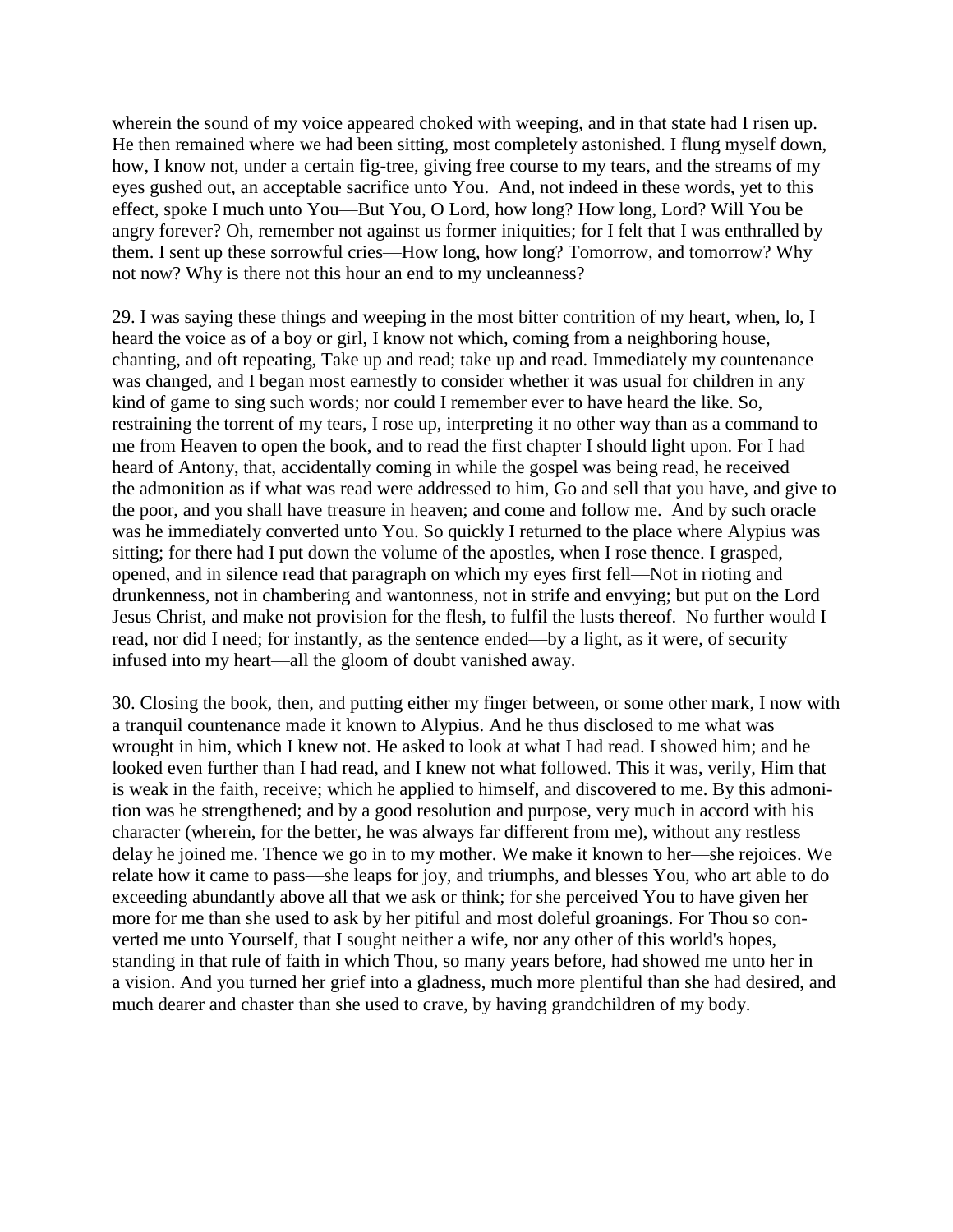# **Book IX, excerpts**

1. O Lord, [truly](http://www.newadvent.org/cathen/15073a.htm) I am Your servant; I am Your servant, and the son of Your handmaid: You have loosed my bonds. I will offer to You the [sacrifice](http://www.newadvent.org/cathen/13309a.htm) of thanksgiving. Let my heart and my tongue praise You, and let all my bones say, Lord, who is like You? Let them so say, and answer Thou me, and say unto my [soul,](http://www.newadvent.org/cathen/14153a.htm) I am Your [salvation.](http://www.newadvent.org/cathen/13407a.htm) Who am I, and what is my nature? How [evil](http://www.newadvent.org/cathen/05649a.htm) have not my [deeds](http://www.newadvent.org/cathen/01115a.htm) been; or if not my [deeds,](http://www.newadvent.org/cathen/01115a.htm) my words; or if not my words, my will? But You, O Lord, art good and merciful, and Your right hand had respect unto the profoundness of my death, and removed from the bottom of my heart that abyss of corruption. And this was the result, that I willed not to do what I willed, and willed to do what you willed. But where, during all those years, and out of what deep and secret retreat was my [free will](http://www.newadvent.org/cathen/06259a.htm) summoned forth in a moment, whereby I gave my neck to Your easy yoke, and my shoulders to Your light burden, O Christ Jesus, my strength and my Redeemer? How sweet did it suddenly become to me to be without the delights of trifles! And what at one time I feared to lose, it was now a [joy](http://www.newadvent.org/cathen/07131b.htm) to me to put away. For Thou cast them away from me, Thou [true](http://www.newadvent.org/cathen/15073a.htm) and highest sweetness. Thou cast them away, and instead of them entered in Yourself, — sweeter than all pleasure, though not to flesh and blood; brighter than all light, but more veiled than all [mysteries;](http://www.newadvent.org/cathen/10662a.htm) more exalted than all honor, but not to the exalted in their own conceits. Now was my [soul](http://www.newadvent.org/cathen/14153a.htm) free from the gnawing cares of seeking and getting, and of wallowing and exciting the itch of [lust.](http://www.newadvent.org/cathen/09438a.htm) And I babbled unto You my brightness, my riches, and my health, the Lord my God.

2. And it seemed [good](http://www.newadvent.org/cathen/06636b.htm) to me, as before You, not tumultuously to snatch away, but gently to withdraw the service of my tongue from the talker's trade; that the young, who thought not on Your law, nor on Your peace, but on mendacious follies and forensic strifes, might no longer purchase at my mouth equipments for their vehemence. And opportunely there wanted but a few days unto the Vacation of the Vintage; and I determined to endure them, in order to leave in the usual way, and, being redeemed by You, no more to return for sale. Our intention then was [known](http://www.newadvent.org/cathen/08673a.htm) to You; but to men— excepting our own friends— was it not [known.](http://www.newadvent.org/cathen/08673a.htm) For we had determined among ourselves not to let it get abroad to any; although You had given to us, ascending from the valley of tears, and singing the song of degrees, sharp arrows, and destroying coals, against the deceitful tongue, which in giving counsel opposes, and in showing [love](http://www.newadvent.org/cathen/09397a.htm) consumes, as it is wont to do with its food.

3. You had penetrated our hearts with Your charity, and we carried Your words fixed, as it were, in our bowels; and the examples of Your servant, whom of black You had made bright, and of dead, alive, crowded in the bosom of our thoughts, burned and consumed our heavy torpor, that we might not topple into the abyss; and they enkindled us exceedingly, that every breath of the deceitful tongue of the gainsayer might inflame us the more, not extinguish us. Nevertheless, because for Your name's sake which You have sanctified throughout the earth, this, our vow and purpose, might also find commenders, it looked like a vaunting of oneself not to wait for the vacation, now so near, but to leave beforehand a public profession, and one, too, under general observation; so that all who looked on this act of mine, and saw how near was the vintage-time I desired to anticipate, would talk of me a great deal as if I were trying to appear to be a great person. And what purpose would it serve that people should consider and dispute about my intention, and that our good should be [evil](http://www.newadvent.org/cathen/05649a.htm) spoken of?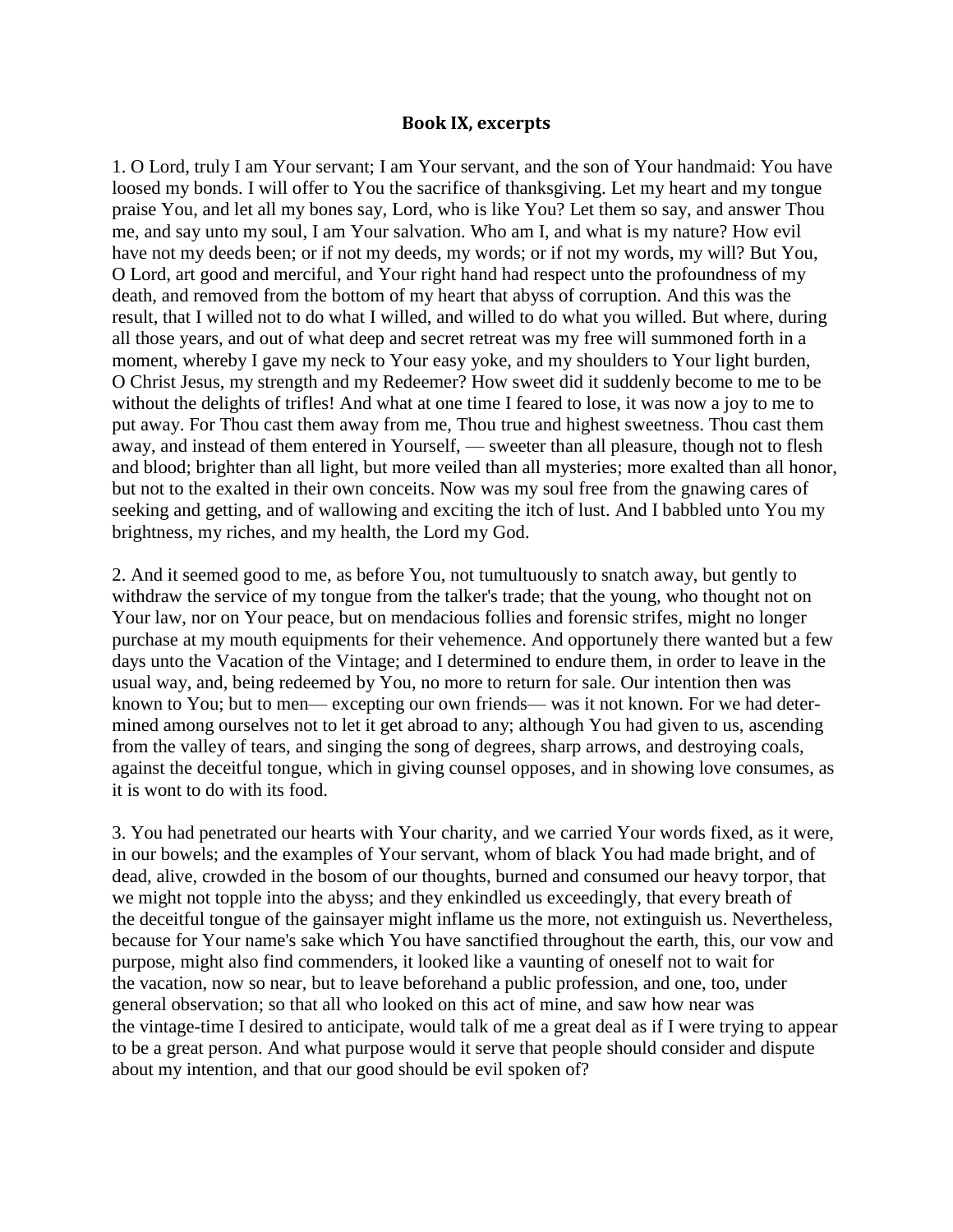4. Furthermore, this very summer, from too great literary labor, my lungs began to be weak, and with difficulty to draw deep breaths; showing by the pains in my chest that they were affected, and refusing too loud or prolonged speaking. This had at first been a trial to me, for it compelled me almost of necessity to lay down that burden of teaching; or, if I could be cured and become strong again, at least to leave it off for a while. But when the full desire for leisure, that I might see that You are the Lord, arose, and was confirmed in me, my [God,](http://www.newadvent.org/cathen/06608a.htm) You [know](http://www.newadvent.org/cathen/08673a.htm) I even began to [rejoice](http://www.newadvent.org/cathen/07131b.htm) that I had this excuse ready—and that not a feigned one—which might somewhat temper the offense taken by those who for their sons' good wished me never to have the freedom of sons. Full, therefore, with such [joy,](http://www.newadvent.org/cathen/07131b.htm) I bore it till that period of time had passed—perhaps it was some twenty days—yet they were bravely borne; for the cupidity which was wont to sustain part of this weighty business had departed, and I had remained overwhelmed had not its place been supplied by patience. Some of Your servants, my brethren, may perchance say that I [sinned](http://www.newadvent.org/cathen/14004b.htm) in this, in that having once fully, and from my heart, entered on Your warfare, I permitted myself to sit a single hour in the seat of [falsehood.](http://www.newadvent.org/cathen/05781a.htm) I will not contend. But hast not Thou, O most merciful Lord, pardoned and remitted this [sin](http://www.newadvent.org/cathen/14004b.htm) also, with my others, so horrible and deadly, in the [holy](http://www.newadvent.org/cathen/07386a.htm) water?

5. Verecundus was wasted with anxiety at that our [happiness,](http://www.newadvent.org/cathen/07131b.htm) since he, being most firmly held by his bonds, saw that he would lose our fellowship. For he was not yet a [Christian,](http://www.newadvent.org/cathen/03712a.htm) though his wife was one of the [faithful;](http://www.newadvent.org/cathen/05769a.htm) and yet hereby, being more firmly enchained than by anything else, was he held back from that journey which we had commenced. Nor, he declared, did he wish to be a [Christian](http://www.newadvent.org/cathen/03712a.htm) on any other terms than those that were impossible. However, he invited us most courteously to make use of his country house so long as we should stay there. You, O Lord, wilt recompense him for this at the resurrection of the just, seeing that You have already given him the lot of the righteous. For although, when we were absent at [Rome,](http://www.newadvent.org/cathen/13164a.htm) he, being overtaken with bodily sickness, and therein being made a [Christian,](http://www.newadvent.org/cathen/03712a.htm) and one of the faithful, departed this life, yet had Thou mercy on him, and not on him only, but on us also; lest, thinking on the exceeding kindness of our friend to us, and unable to count him in Your flock, we should be tortured with intolerable grief. Thanks be unto You, our [God,](http://www.newadvent.org/cathen/06608a.htm) we are Yours. Your exhortations, consolations, and faithful promises assure us that Thou now repay Verecundus for that country house at Cassiacum, where from the fever of the world we found rest in You, with the perpetual freshness of Your Paradise, in that You have forgiven him his earthly [sins,](http://www.newadvent.org/cathen/14004b.htm) in that mountain flowing with milk, that fruitful mountain—Your own.

6. He then was at that time full of grief; but Nebridius was joyous. Although he also, not being yet a [Christian,](http://www.newadvent.org/cathen/03712a.htm) had fallen into the pit of that most pernicious [error](http://www.newadvent.org/cathen/05525a.htm) of believing Your Son to be a phantasm, yet, coming out thence, he held the same belief that we did; not as yet initiated in any of the [sacraments](http://www.newadvent.org/cathen/13295a.htm) of Your Church, but a most earnest inquirer after [truth.](http://www.newadvent.org/cathen/15073a.htm) Whom, not long after our conversion and regeneration by Your [baptism,](http://www.newadvent.org/cathen/02258b.htm) he being also a faithful member of the [Catholic](http://www.newadvent.org/cathen/03449a.htm) [Church,](http://www.newadvent.org/cathen/03744a.htm) and serving You in perfect [chastity](http://www.newadvent.org/cathen/03637d.htm) and continency among his own people in Africa, when his whole household had been brought to [Christianity](http://www.newadvent.org/cathen/03712a.htm) through him, You released from the flesh; and now he lives in [Abraham's](http://www.newadvent.org/cathen/01051a.htm) bosom. Whatever that may be which is signified by that bosom, there lives my Nebridius, my sweet friend, Your son, O Lord, adopted of a freedman; there he lives. For what other place could there be for such a [soul?](http://www.newadvent.org/cathen/14153a.htm) There lives he, concerning which he used to ask me much—me, an inexperienced, feeble one. Now he puts not his ear unto my mouth, but his spiritual mouth unto Your fountain, and drinks as much as he is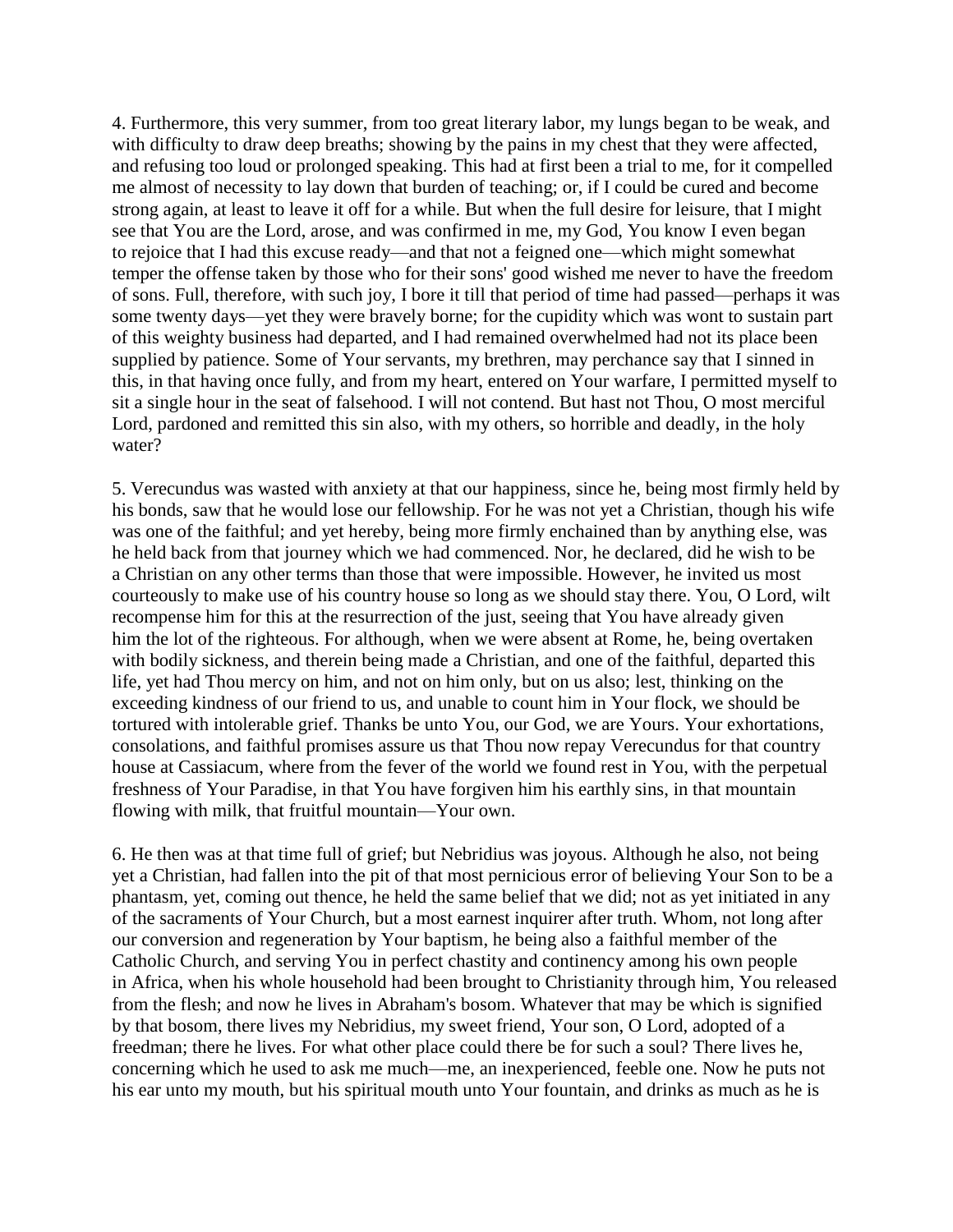able, wisdom according to his desire[—happy](http://www.newadvent.org/cathen/07131b.htm) without end. Nor do I [believe](http://www.newadvent.org/cathen/02408b.htm) that he is so inebriated with it as to forget me, seeing Thou, O Lord, whom he drinks, art mindful of us. Thus, then, were we comforting the sorrowing Verecundus (our friendship being untouched) concerning our conversion, and exhorting him to a [faith](http://www.newadvent.org/cathen/05752c.htm) according to his condition, I mean, his married state. And tarrying for Nebridius to follow us, which being so near, he was just about to do, when, behold, those days passed over at last; for long and many they seemed, on account of my [love](http://www.newadvent.org/cathen/09397a.htm) of easeful liberty, that I might sing unto You from my very marrow. My heart said unto You—I have sought Your face; Your face, Lord, will I seek.

7. And the day arrived on which, in very deed, I was to be released from the Professorship of Rhetoric, from which in intention I had been already released. And done it was; and Thou delivered my tongue whence You had already delivered my heart; and full of [joy](http://newadvent.org/cathen/07131b.htm) I blessed You for it, and retired with all mine to the villa. What I accomplished here in writing, which was now wholly devoted to Your service, though still, in this pause as it were, panting from the school of [pride,](http://newadvent.org/cathen/12405a.htm) my books testify, — those in which I disputed with my friends, and those with myself alone before You; and what with the absent Nebridius, my letters testify. And when can I find time to recount all Your great benefits which You bestowed upon us at that time, especially as I am hasting on to still greater mercies? For my memory calls upon me, and pleasant it is to me, O Lord, to confess unto You, by what inward goads You subdued me, and how Thou made me low, bringing down the mountains and hills of my imaginations, and straightened my crookedness, and smooth my rough ways; and by what means Thou also subdued that brother of my heart, Alypius, unto the name of Your only-begotten, [our Lord and Savior Jesus Christ,](http://newadvent.org/cathen/08374c.htm) which he at first refused to have inserted in our writings. For he rather desired that they should savor of the cedars of the schools, which the Lord has now broken down, than of the wholesome herbs of the [Church,](http://newadvent.org/cathen/03744a.htm) hostile to serpents.

8. What utterances sent I up unto You, my [God,](http://newadvent.org/cathen/06608a.htm) when I read the Psalms of David, those faithful songs and sounds of devotion which exclude all swelling of spirit, when new to Your [true](http://newadvent.org/cathen/15073a.htm) [love,](http://newadvent.org/cathen/09397a.htm) at rest in the villa with Alypius, a catechumen like myself, my mother cleaving unto us—in [woman's](http://newadvent.org/cathen/15687b.htm) garb [truly,](http://newadvent.org/cathen/15073a.htm) but with a man's [faith,](http://newadvent.org/cathen/05752c.htm) with the peacefulness of age, full of motherly [love](http://newadvent.org/cathen/09397a.htm) and [Christian](http://newadvent.org/cathen/03712a.htm) [piety!](http://newadvent.org/cathen/12748a.htm) What utterances used I to send up unto You in those Psalms, and how was I inflamed towards You by them, and burned to rehearse them, if it were possible, throughout the whole world, against the [pride](http://newadvent.org/cathen/12405a.htm) of the [human race!](http://newadvent.org/cathen/09580c.htm) And yet they are sung throughout the whole world, and none can hide himself from Your heat. With what vehement and bitter sorrow was I indignant at the [Manichæans;](http://newadvent.org/cathen/09591a.htm) whom yet again I pitied, for that they were [ignorant](http://newadvent.org/cathen/07648a.htm) of those [sacraments,](http://newadvent.org/cathen/13295a.htm) those medicaments, and were mad against the antidote which might have made them sane! I wished that they had been somewhere near me then, and, without my being aware of their presence, could have beheld my face, and heard my words, when I read the fourth Psalm in that time of my leisure—how that Psalm wrought upon me. When I called upon You, Thou heard me, O God of my righteousness; You have enlarged me when I was in distress; have mercy upon me, and hear my [prayer.](http://newadvent.org/cathen/12345b.htm) Oh that they might have heard what I uttered on these words, without my [knowing](http://newadvent.org/cathen/08673a.htm) whether they heard or no, lest they should think that I spoke it because of them! For, of a [truth,](http://newadvent.org/cathen/15073a.htm) neither should I have said the same things, nor in the way I said them, if I had perceived that I was heard and seen by them; and had I spoken them, they would not so have received them as when I spoke by and for myself before You, out of the private feelings of my [soul.](http://newadvent.org/cathen/14153a.htm)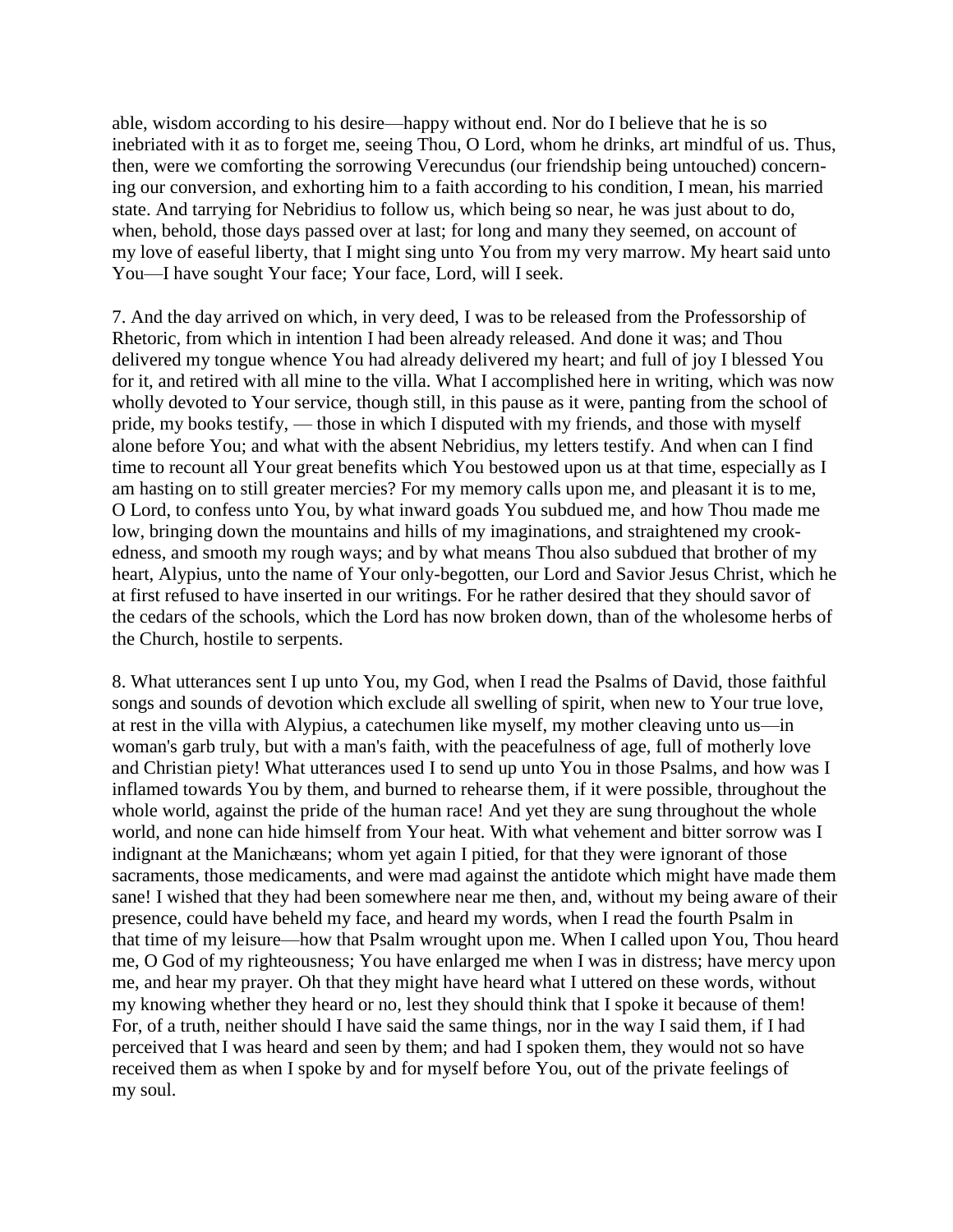23. As the day now approached on which [Monica] was to depart this life (which day Thou [knew,](http://www.newadvent.org/cathen/08675a.htm) we did not), it fell out— Thou, as I [believe,](http://www.newadvent.org/cathen/02408b.htm) by Your secret ways arranging it— that she and I stood alone, leaning in a certain window, from which the garden of the house we occupied at Ostia could be seen; at which place, removed from the crowd, we were resting ourselves for the voyage, after the fatigues of a long journey. We then were conversing alone very pleasantly; and, forgetting those things which are behind, and reaching forth unto those things which are before, we were seeking between ourselves in the presence of the Truth, which You are, of what nature the [eternal](http://www.newadvent.org/cathen/05551b.htm) life of the [saints](http://www.newadvent.org/cathen/04171a.htm) would be, which eye has not seen, nor ear heard, neither has entered into the heart of man. But yet we opened wide the mouth of our heart, after those supernal streams of Your fountain, the fountain of life, which is with You; that being sprinkled with it according to our capacity, we might in some measure weigh so high a [mystery.](http://www.newadvent.org/cathen/10662a.htm)

24. And when our conversation had arrived at that point, that the very highest pleasure of the carnal senses, and that in the very brightest material light, seemed by reason of the sweetness of that life not only not worthy of comparison, but not even of mention, we, lifting ourselves with a more ardent affection towards the Selfsame, did gradually pass through all corporeal things, and even the heaven itself, whence sun, and moon, and stars shine upon the earth; yea, we soared higher yet by inward musing, and discoursing, and admiring Your works; and we came to our own minds, and went beyond them, that we might advance as high as that region of unfailing plenty, where You feed [Israel](http://www.newadvent.org/cathen/08193a.htm) forever with the food of [truth,](http://www.newadvent.org/cathen/15073a.htm) and where life is that Wisdom by whom all these things are made, both which have been, and which are to come; and she is not made, but is as she has been, and so shall ever be; yea, rather, to have been, and to be hereafter, are not in her, but only to be, seeing she is [eternal,](http://www.newadvent.org/cathen/05551b.htm) for to have been and to be hereafter are not [eternal.](http://www.newadvent.org/cathen/05551b.htm) And while we were thus speaking, and straining after her, we slightly touched her with the whole effort of our heart; and we sighed, and there left bound the [first-fruits](http://www.newadvent.org/cathen/06082a.htm) of the [Spirit;](http://www.newadvent.org/cathen/07409a.htm) and returned to the noise of our own mouth, where the word uttered has both beginning and end. And what is like Your Word, our Lord, who remains in Himself without becoming old, and makes all things new?

25. We were saying, then, If to any man the tumult of the flesh were silenced—silenced the phantasies of earth, waters, and air—silenced, too, the poles; yea, the very [soul](http://www.newadvent.org/cathen/14153a.htm) be silenced to herself, and go beyond herself by not thinking of herself—silenced fancies and imaginary revelations, every tongue, and every sign, and whatsoever exists by passing away, since, if any could hearken, all these say, We created not ourselves, but were created by Him who abides forever: If, having uttered this, they now should be silenced, having only quickened our ears to Him who created them, and He alone speak not by them, but by Himself, that we may hear His word, not by fleshly tongue, nor angelic voice, nor sound of thunder, nor the obscurity of a similitude, but might hear Him— Him whom in these we [love—](http://www.newadvent.org/cathen/09397a.htm) without these, like as we two now strained ourselves, and with rapid thought touched on that Eternal Wisdom which remains over all. If this could be sustained, and other visions of a far different kind be withdrawn, and this one ravish, and absorb, and envelope its beholder amid these inward joys, so that his life might be [eternally](http://www.newadvent.org/cathen/05551b.htm) like that one moment of [knowledge](http://www.newadvent.org/cathen/08673a.htm) which we now sighed after, were not this Enter into the [joy](http://www.newadvent.org/cathen/07131b.htm) of Your Lord? And when shall that be? When we shall all rise again; but all shall not be changed.